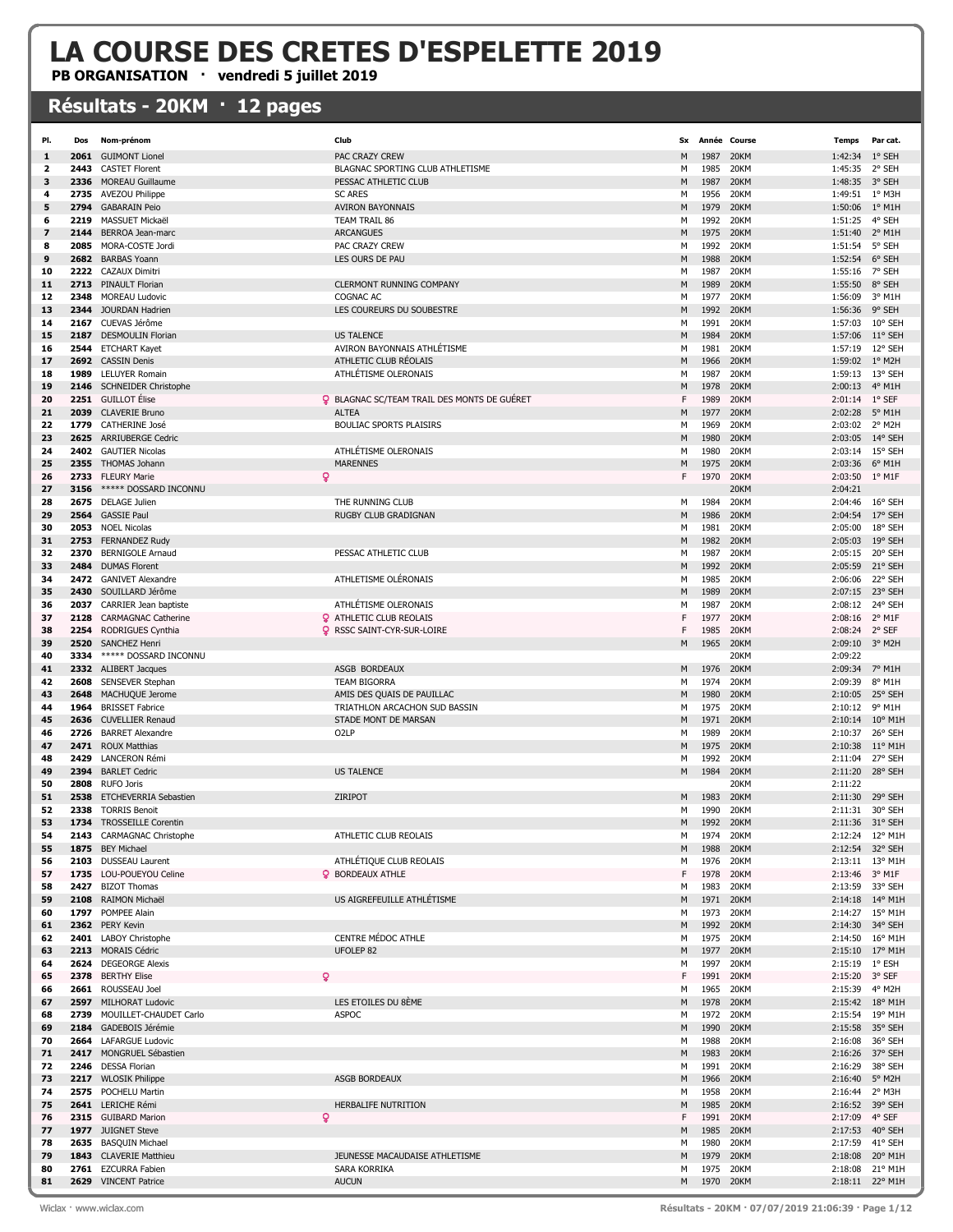| PI. | Dos  | Nom-prénom                  |   | Club                                     | Sx | Année     | Course      | Temps           | Par cat.                             |
|-----|------|-----------------------------|---|------------------------------------------|----|-----------|-------------|-----------------|--------------------------------------|
| 82  |      | 2723 MATEOS Laurent         |   | LILOU BEL'ANGE                           | М  | 1974      | 20KM        | 2:18:43         | 23° M1H                              |
|     |      |                             |   |                                          |    |           |             |                 |                                      |
| 83  | 2365 | <b>GASPARD Margot</b>       | Q |                                          | F  | 1991      | 20KM        | 2:19:08         | 5° SEF                               |
| 84  | 2241 | JACQUEMIN Florent           |   |                                          | M  | 1994      | 20KM        | 2:19:14         | 42° SEH                              |
| 85  | 2523 | <b>GONIAK Remy</b>          |   | <b>CA BEGLAIS</b>                        | M  | 1968      | 20KM        | 2:19:21         | 6° M2H                               |
| 86  |      | 2655 SOUAL Farid            |   | <b>BRUGES RESPIRE</b>                    | М  | 1955      | 20KM        | 2:19:26         | 3° M3H                               |
| 87  | 2681 | <b>DUGA Sophia</b>          |   | <b>Q</b> LORMONT                         | F  | 1983      | 20KM        | 2:19:33         | 6° SEF                               |
| 88  | 1780 | <b>GIRARD Fabien</b>        |   | TRIATHLON HAUTE SAINTONGE                | M  | 1982      | 20KM        | 2:19:38         | 43° SEH                              |
|     |      |                             |   |                                          |    |           |             |                 |                                      |
| 89  | 1906 | <b>BRULÉ Romain</b>         |   | <b>CA BEGLAIS</b>                        | M  | 1988      | 20KM        | 2:19:41         | 44° SEH                              |
| 90  | 2578 | <b>FOUCRET Kévin</b>        |   | ATHLÉTISME OLÉRONAIS                     | М  | 1990      | 20KM        | 2:19:48         | 45° SEH                              |
| 91  |      | 2643 PAGÈS Fabian           |   |                                          | M  | 1973      | 20KM        | 2:20:47         | 24° M1H                              |
| 92  |      | 2582 PICHON Romain          |   | <b>URBAN RUNNERS FRANCE</b>              | M  | 1989      | 20KM        | 2:20:56         | 46° SEH                              |
| 93  |      | 1815 AMESTOY Jean           |   |                                          | M  | 1987      | 20KM        | 2:21:18         | 47° SEH                              |
|     |      |                             |   |                                          |    |           |             |                 |                                      |
| 94  |      | 2364 CHEREL Laurent         |   |                                          | М  | 1974      | 20KM        | 2:21:22         | 25° M1H                              |
| 95  | 2277 | <b>REICHHARD Sylvie</b>     |   | Q A.C.ANGERIEN                           | F  | 1967      | 20KM        | 2:21:43         | 1° M2F                               |
| 96  | 2013 | PEDEMANAUD Benoit           |   | STADE CUBZAGUAIS ATHLETISME              | M  | 1978      | 20KM        | 2:21:45         | 26° M1H                              |
| 97  |      | 2326 Da silva René          |   |                                          | M  | 1968      | 20KM        | 2:21:47         | 7° M2H                               |
| 98  | 1835 | <b>MARTIN Fabien</b>        |   |                                          | М  | 1985      | 20KM        | 2:22:37         | 48° SEH                              |
| 99  |      | 2268 LOIC Rego              |   |                                          | M  | 1986      | 20KM        | 2:22:41         | 49° SEH                              |
|     |      |                             |   |                                          |    |           |             |                 |                                      |
| 100 |      | 2606 JALLAT Aurelie         |   | <b>Q</b> LES ANONYMES DU CAMPUS          | F  | 1980      | 20KM        | 2:23:09         | 7° SEF                               |
| 101 | 1974 | <b>MAINGUY Christelle</b>   |   | <b>Q</b> COURIR A MONTECH                | F  | 1978      | 20KM        | 2:23:09         | 4° M1F                               |
| 102 |      | 2392 FOURGEAUD Patrick      |   | <b>COURIR A MONTECH</b>                  | M  | 1968      | 20KM        | 2:23:14         | 8° M2H                               |
| 103 |      | 1721 LARRONDE Pascal        |   | <b>SARA KORRIKA</b>                      | M  | 1977      | 20KM        | 2:23:24         | 27° M1H                              |
| 104 |      | 2634 VINSONNEAU David       |   | <b>ASPOC</b>                             | M  | 1974      | 20KM        | 2:23:26         | 28° M1H                              |
| 105 | 2693 | <b>LAFARGUE Adrien</b>      |   | LES OURS DE PAU                          | M  | 1986      | 20KM        | 2:23:27         | 50° SEH                              |
|     |      |                             |   |                                          |    |           |             |                 |                                      |
| 106 |      | 2801 NOBLE Pierre           |   |                                          |    |           | 20KM        | 2:23:37         |                                      |
| 107 |      | 1763 LEGROS Cyril           |   |                                          | M  | 1976      | 20KM        | 2:24:05         | 29° M1H                              |
| 108 | 2486 | LABORDE Jean noel           |   |                                          | M  | 1973      | 20KM        | 2:24:11         | 30° M1H                              |
| 109 | 2549 | DE LAZZARI Nicolas          |   | <b>A2 RUNNING</b>                        | M  | 1991      | 20KM        | 2:24:14         | 51° SEH                              |
| 110 | 2600 | <b>GONZALEZ Thomas</b>      |   |                                          | М  | 1987      | 20KM        | 2:24:18         | 52° SEH                              |
| 111 |      | 2730 OHET Sebastien         |   |                                          | M  | 1984      | 20KM        | 2:24:18         | 53° SEH                              |
|     | 1901 |                             |   |                                          |    |           |             |                 | 54° SEH                              |
| 112 |      | <b>EHRISMANN Guillaume</b>  |   | <b>ESCA</b>                              | M  | 1991      | 20KM        | 2:24:23         |                                      |
| 113 |      | 2346 ETCHEVERRY Gérard      |   |                                          | M  | 1968      | 20KM        | 2:24:37         | 9° M2H                               |
| 114 | 1777 | <b>BORDERIE Jean luc</b>    |   | <b>UST TONNEINS</b>                      | М  | 1964      | 20KM        | 2:24:52         | $10^{\circ}$ M <sub>2</sub> $\pm$    |
| 115 |      | 1851 DUFEUTREL Stephanie    | Q |                                          | F  | 1975      | 20KM        | 2:24:55         | 5° M1F                               |
| 116 | 2470 | CHAUFFLEUR Stéphane         |   |                                          | M  | 1968      | 20KM        | 2:24:56         | $11^{\circ}$ M <sub>2</sub> $\vdash$ |
| 117 | 2451 | <b>BOUTRAINGUIN Aymeric</b> |   |                                          | M  | 1991      | 20KM        | 2:25:00         | 55° SEH                              |
| 118 |      | 2115 FAURE Yoann            |   | GRAND ANGOULÊME ATHLÉTISME               | М  | 1991      | 20KM        | 2:25:13         | 56° SEH                              |
|     |      |                             |   |                                          |    |           |             |                 |                                      |
| 119 |      | 2235 DUROCHER Vanessa       |   | <b>Q</b> ATHLETISME OLERONAIS            | F  | 1980      | 20KM        | 2:25:26         | 8° SEF                               |
| 120 | 1881 | <b>DUMANS Alexandre</b>     |   | POUSSE PIEDS FOURAS                      | M  | 1975      | 20KM        | 2:25:29         | 31° M1H                              |
| 121 | 2285 | <b>BURONFOSSE Perrine</b>   | ó |                                          | F  | 1987      | 20KM        | 2:25:31         | 9° SEF                               |
| 122 | 2585 | <b>VASSEUR Florent</b>      |   |                                          | М  | 1980      | 20KM        | 2:25:39         | 57° SEH                              |
| 123 | 2789 | BERMOUL Jean marc           |   | RAID DU TRI NATURE BREUIL MAGNE          | M  | 1966      | 20KM        | 2:25:58         | 12° M2H                              |
| 124 | 2626 | <b>TIRET Matthieu</b>       |   |                                          | М  | 1985      | 20KM        | 2:26:22         | 58° SEH                              |
| 125 | 2141 | <b>VARENNE Pascal</b>       |   | TRAIL URBAIN NIORT                       | M  | 1961      | 20KM        | 2:26:25         | 13° M2H                              |
| 126 | 2569 | <b>DUBASQUE Francois</b>    |   | <b>GRAND ANGOULÊME ATHLÉTISME</b>        | М  | 1972      | 20KM        | 2:26:27         | 32° M1H                              |
|     |      |                             |   |                                          |    |           |             |                 | 33° M1H                              |
| 127 | 2050 | <b>FAORO Laurent</b>        |   |                                          | M  | 1974      | 20KM        | 2:26:28         |                                      |
| 128 |      | 2763 CAMBIER Loïck          |   |                                          | М  | 1994      | 20KM        | 2:26:31         | 59° SEH                              |
| 129 |      | 2206 SANCHEZ Cédric         |   |                                          | M  | 1977      | 20KM        | 2:26:32         | 34° M1H                              |
| 130 |      | 1703 CALASTRENC Sébastien   |   | <b>DDX</b>                               | М  | 1982      | 20KM        | 2:26:39         | 60° SEH                              |
| 131 |      | 2795 GALIAN Nicolas         |   |                                          |    |           | 20KM        | 2:26:41         |                                      |
| 132 | 1995 | <b>LAFFICHER Robin</b>      |   |                                          | М  | 1991      | 20KM        | 2:26:43         | 61° SEH                              |
| 133 |      | 1839 LEGRAND Fabien         |   | PERIGORD NOIR ATHLETISME                 | M  | 1975      | 20KM        | 2:26:45         | 35° M1H                              |
| 134 |      | 2133 MACOUILLARD Ludovic    |   | ATHLÉTISME OLÉRONAIS                     | M  | 1979      | 20KM        | 2:26:46         | 36° M1H                              |
|     |      |                             |   |                                          |    |           |             |                 |                                      |
| 135 |      | 2307 MARINO Lucia           |   | <b>Q</b> ATHLETISME OLERONAIS            |    | 1984      | <b>ZUKM</b> | 2:26:50         | $10^{\circ}$ SEF                     |
| 136 |      | 2347 REYNES Stephan         |   | MAC'ADAM COLOMIERS                       | М  | 1969      | 20KM        | 2:26:55 14° M2H |                                      |
| 137 |      | 1747 PICARD Clément         |   | <b>MACADAM</b>                           | M  | 1983      | 20KM        | 2:26:57         | 62° SEH                              |
| 138 |      | 2278 KRZYZANOWSKI Maxime    |   |                                          | М  | 1983      | 20KM        | 2:26:58         | 63° SEH                              |
| 139 |      | 2119 MEILLIER Laurent       |   | <b>BRAS KC</b>                           | M  | 1982      | 20KM        | 2:27:01         | 64° SEH                              |
| 140 |      | 2722 TUROUNET Pierre        |   |                                          | М  | 1968      | 20KM        | 2:27:05         | 15° M2H                              |
| 141 |      | 2052 LOUBRIE Stéphane       |   | <b>BORDEAUX ATHLE</b>                    | M  | 1992      | 20KM        | 2:27:06         | 65° SEH                              |
|     |      |                             |   |                                          |    |           |             |                 | 37° M1H                              |
| 142 |      | 1892 COULON Stephane        |   | <b>ACLA ALBAN</b>                        | М  | 1972      | 20KM        | 2:27:09         |                                      |
| 143 |      | 1810 BONCENS Nicolas        |   | ASPTT LA ROCHELLE                        | M  | 1979      | 20KM        | 2:27:17         | 38° M1H                              |
| 144 |      | 2447 PEBAYLE John           |   | THE RUNNING CLUB                         | М  | 1979      | 20KM        | 2:27:18         | 39° M1H                              |
| 145 |      | 2399 FATNA Fabrice          |   |                                          | M  | 1981      | 20KM        | 2:27:20         | 66° SEH                              |
| 146 |      | 2150 COLOMBEL Antoine       |   |                                          | М  | 1996      | 20KM        | 2:27:23         | 67° SEH                              |
| 147 |      | 2449 SAINT-EDMOND Charles   |   | CAB BÉGLAIS                              | M  | 1975      | 20KM        | 2:27:36         | 40° M1H                              |
| 148 |      | 2509 CHAUBEL Mathieu        |   |                                          | М  | 1983      | 20KM        | 2:27:36         | 68° SEH                              |
|     |      |                             |   | POUSSE-PIEDS DE FOURAS                   |    | 1970      | 20KM        | 2:27:46         | 41° M1H                              |
| 149 |      | 1766 HERARD Teddy           |   |                                          | M  |           |             |                 |                                      |
| 150 |      | 2305 CABOS Thierry          |   |                                          | М  | 1978      | 20KM        | 2:28:01         | 42° M1H                              |
| 151 |      | 2162 DETCHERRY Julien       |   |                                          | M  | 1971      | 20KM        | 2:28:06         | 43° M1H                              |
| 152 |      | 1953 CASTAING Alain         |   |                                          | М  | 1954      | 20KM        | 2:28:07         | 4° M3H                               |
| 153 |      | 2067 BEDORA Lucie           | Q |                                          | F  | 1991      | 20KM        | 2:28:10         | $11^{\circ}$ SEF                     |
| 154 |      | 1958 PEIGNAULT Jean-claude  |   | LA BERRICHONNE ATHLETIC CLUB CHATEAUROUX | М  | 1959      | 20KM        | 2:28:19         | 5° M3H                               |
| 155 |      | 2439 SANCHEZ Nora           |   | <b>Q</b> UACG LORMONT                    | F  | 1978      | 20KM        | 2:28:29         | 6° M1F                               |
| 156 |      | 1857 FORESTIER Bertrand     |   | <b>Q</b> AUCUN                           | F  | 1990      | 20KM        | 2:28:34         | 12° SEF                              |
|     |      | 2435 AUGUSTE Anthony        |   |                                          |    |           |             |                 |                                      |
| 157 |      |                             |   |                                          | M  | 1981      | 20KM        | 2:28:43         | 69° SEH                              |
| 158 |      | 1769 MALET Pascal           |   | URBAN RUNNERS ARCACHON                   | М  | 1960      | 20KM        | 2:28:47         | $16^{\circ}$ M2H                     |
| 159 |      | 2228 CARDINEAU Pierre       |   |                                          | M  | 1980      | 20KM        | 2:28:51         | 70° SEH                              |
| 160 |      | 2062 BONNET GRANGER Anna    |   | <b>Q</b> SPORTS NATURE DES CÔTEAUX       | F  | 1993      | 20KM        | 2:28:55         | 13° SEF                              |
| 161 |      | 2135 BRUNET Fabien          |   |                                          | M  | 1992      | 20KM        | 2:29:04         | 71° SEH                              |
| 162 |      | 2387 ETCHETO Valérie        |   | <b>Q</b> UA LOURDES                      | F  | 1974      | 20KM        | 2:29:05         | 7° M1F                               |
| 163 |      | 1825 CHAPALAIN Sébastien    |   |                                          | M  | 1986      | 20KM        | 2:29:12 72° SEH |                                      |
| 164 |      | 2006 BONNOT David           |   |                                          | М  | 1973      | 20KM        | 2:29:15         | 44° M1F                              |
|     |      |                             |   |                                          |    |           |             |                 |                                      |
| 165 |      | 1754 CAPDEPON Jonathan      |   |                                          | M  | 1986      | 20KM        | 2:29:24         | 73° SEH                              |
| 166 |      | 2264 BAUDRY Rodolphe        |   |                                          | М  | 1977      | 20KM        | 2:29:28         | 45° M1H                              |
| 167 |      | 1981 CLAIR Anne-laure       |   |                                          | F  | 1977      | 20KM        | 2:29:42 8° M1F  |                                      |
| 168 |      | 2434 SAUTIER Vincent        |   |                                          | М  | 1975      | 20KM        | 2:29:42 46° M1H |                                      |
| 169 |      | 1880 LABESQUE David         |   |                                          | M  | 1975 20KM |             | 2:29:55 47° M1H |                                      |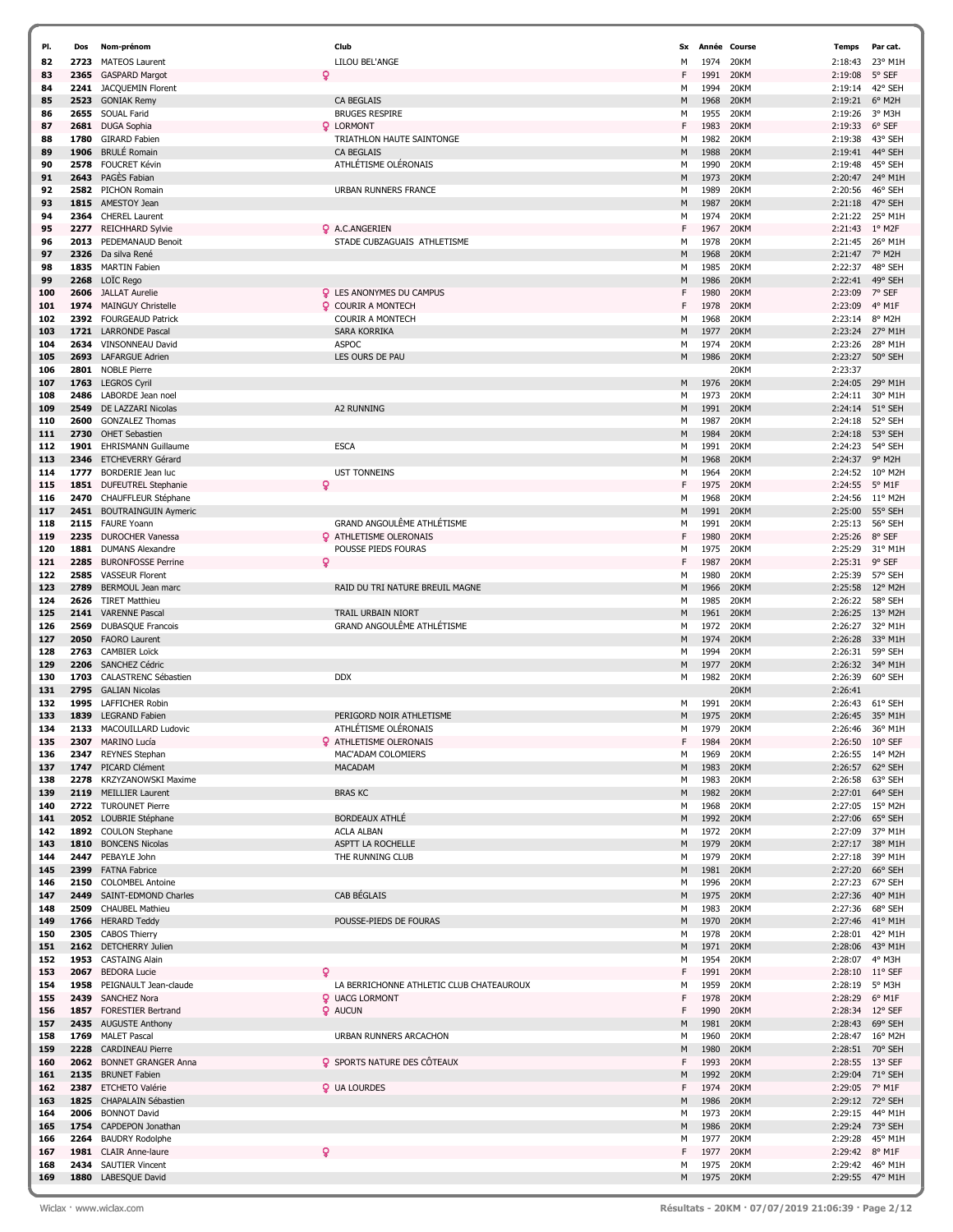| PI.        | Dos          | Nom-prénom                                                   |   | Club                                    | <b>Sx</b> |                   | Année Course | Temps              | Par cat.                   |
|------------|--------------|--------------------------------------------------------------|---|-----------------------------------------|-----------|-------------------|--------------|--------------------|----------------------------|
| 170        | 2656         | <b>GACHEN David</b>                                          |   | <b>ASCAIN</b>                           | M         | 1977              | 20KM         | 2:30:06            | 48° M1H                    |
| 171        | 2178         | <b>DUFOUR Daniel</b>                                         |   |                                         | M         | 1960              | 20KM         | 2:30:07            | 17° M2H                    |
| 172        | 1782         | <b>PAUTE Eric</b>                                            |   | <b>DDX</b>                              | М         | 1966              | 20KM         | 2:30:14            | 18° M2H                    |
| 173        | 2719         | <b>GONZALEZ Mathias</b>                                      |   |                                         | М         | 1971              | 20KM         | 2:30:18            | 49° M1H                    |
| 174        | 2282         | <b>DIAN FLON Julien</b>                                      |   |                                         | М         | 1997              | 20KM         | 2:30:18            | 2° ESH                     |
| 175        | 2339         | <b>GUERINEAU Fabrice</b>                                     |   | <b>NON</b>                              | M         | 1974              | 20KM         | 2:30:32            | 50° M1H                    |
| 176        | 2567         | <b>LUGIER Germain</b>                                        |   | <b>SANS CLUB</b>                        | М         | 1984              | 20KM         | 2:30:43            | 74° SEH                    |
| 177        | 1705         | <b>GAUDRY Mathilde</b>                                       |   | <b>Q</b> AVIRON BAYONNAIS               | F         | 1987              | 20KM         | 2:30:58            | 14° SEF                    |
| 178        | 2622         | POURCEL Alexandre                                            |   | CA BALMA                                | М         | 1980              | 20KM         | 2:31:04            | 75° SEH                    |
| 179        | 1990         | AUBINEAU Cédric                                              |   | CLUB DES ÉCUREUILS                      | М         | 1976              | 20KM         | 2:31:07            | 51° M1H                    |
| 180        | 2204<br>1827 | <b>LARRONDE Herve</b>                                        |   | <b>BORDEAUX ATHLÉ</b>                   | М<br>М    | 1977<br>1971      | 20KM<br>20KM | 2:31:31<br>2:31:41 | 52° M1H<br>53° M1H         |
| 181<br>182 | 2685         | <b>MESTADIER Christian</b><br><b>LASSERRE SENNE Brigitte</b> | ò |                                         | F         | 1980              | 20KM         | 2:31:45            | $15^{\circ}$ SEF           |
| 183        | 2249         | <b>LAGARRIGUE Romair</b>                                     |   |                                         | M         | 1989              | 20KM         | 2:32:01            | 76° SEH                    |
| 184        | 1841         | <b>DESVERGNES Vivien</b>                                     |   |                                         | М         | 1985              | 20KM         | 2:32:03            | 77° SEH                    |
| 185        | 2210         | SOULA Vincent-alexandre                                      |   |                                         | M         | 1985              | 20KM         | 2:32:05            | 78° SEH                    |
| 186        | 2292         | <b>CLAUX Marion</b>                                          | Q |                                         | F         | 1988              | 20KM         | 2:32:05            | 16° SEF                    |
| 187        | 1917         | <b>DOLE</b> Laurent                                          |   | RCTAT TONNAY-CHARENTE                   | M         | 1975              | 20KM         | 2:32:13            | 54° M1H                    |
| 188        | 2377         | <b>COUTAUD Florent</b>                                       |   |                                         | М         | 1981              | 20KM         | 2:32:15            | 79° SEH                    |
| 189        | 2532         | <b>LECLERC</b> Benjamin                                      |   |                                         | М         | 1991              | 20KM         | 2:32:17            | 80° SEH                    |
| 190        | 1984         | LAUBEZOUT Sylvain                                            |   | URBAN RUNNERS FRANCE                    | М         | 1975              | 20KM         | 2:32:17            | 55° M1H                    |
| 191        | 2490         | <b>RENAULT Diane</b>                                         |   | <b>Q</b> URBAN RUNNERS ARCACHON         | F         | 1985              | 20KM         | 2:32:28            | 17° SEF                    |
| 192        | 2327         | SAINT-PAU Jean-christophe                                    |   | <b>NON</b>                              | М         | 1970              | 20KM         | 2:32:30            | 56° M1H                    |
| 193        | 2785         | <b>VIDAL Dominique</b>                                       |   |                                         | М         | 1953              | 20KM         | 2:32:32            | 6° M3H                     |
| 194        | 1785         | <b>DANTONNY Ludovic</b>                                      |   | <b>SAINTES TRIATHLON</b>                | м         | 1973              | 20KM         | 2:32:40            | 57° M1H                    |
| 195        | 2216         | <b>GUIBAL Guillaume</b>                                      |   |                                         | M         | 1985              | 20KM         | 2:32:47            | 81° SEH                    |
| 196        | 2028         | <b>MINIER Delphine</b>                                       | ò |                                         | F         | 1973              | 20KM         | 2:33:11            | 9° M1F                     |
| 197        | 2027         | <b>MINIER Ronan</b>                                          |   |                                         | М         | 1974              | 20KM         | 2:33:12            | 58° M1H                    |
| 198        | 2529         | <b>OLIVAN Fabien</b>                                         |   |                                         | M         | 1983              | 20KM         | 2:33:16            | 82° SEH                    |
| 199        | 2045         | <b>BEJET Stephanie</b>                                       | Q |                                         | F         | 1975              | 20KM         | 2:33:19            | 10° M1F                    |
| 200        | 2290         | <b>BIRAUD Yann</b>                                           |   |                                         | М         | 1984              | 20KM         | 2:33:40<br>2:33:40 | 83° SEH<br>84° SEH         |
| 201<br>202 | 2015<br>2172 | <b>PUJOL Maxime</b><br><b>GAUDIN Ronan</b>                   |   |                                         | М<br>M    | 1989<br>1992      | 20KM<br>20KM |                    | 85° SEH                    |
| 203        | 2788         | <b>HARAN Frédéric</b>                                        |   |                                         | M         | 1970              | 20KM         | 2:33:48<br>2:33:52 | 59° M1H                    |
| 204        | 2799         | <b>LEPRETRE Guillaume</b>                                    |   |                                         |           |                   | 20KM         | 2:33:56            |                            |
| 205        | 2781         | <b>GREAUME Pierre</b>                                        |   |                                         | M         | 1992              | 20KM         | 2:33:57            | 86° SEH                    |
| 206        | 2106         | <b>LEPRETRE Nicolas</b>                                      | Q |                                         | F         | 1993              | 20KM         | 2:33:58            | 18° SEF                    |
| 207        | 2574         | <b>LALANNE Cecile</b>                                        |   | <b>Q</b> GRAND ANGOULÊME ATHLÉTISME     | F         | 1975              | 20KM         | 2:34:02            | $11^{\circ}$ M1F           |
| 208        | 1963         | CAÏS Valérie                                                 |   | <b>Q</b> CAMBLANES RUNNING              | F         | 1970              | 20KM         | 2:34:07            | 12° M1F                    |
| 209        | 1775         | ALEO Lucien                                                  |   |                                         | M         | 1959              | 20KM         | 2:34:12            | 7° M3H                     |
| 210        | 2253         | DAOUGABEL Benoît                                             |   |                                         | М         | 1991              | 20KM         | 2:34:14            | 87° SEH                    |
| 211        | 2413         | <b>GRANIER Damien</b>                                        |   | UNITED RUNNERS 78                       | M         | 1973              | 20KM         | 2:34:17            | 60° M1H                    |
| 212        | 2782         | <b>REUZE Benoit</b>                                          |   |                                         | М         | 1989              | 20KM         | 2:34:18            | 88° SEH                    |
| 213        | 2777         | <b>GAVA Yannick</b>                                          |   |                                         | M         | 1975              | 20KM         | 2:34:23            | 61° M1H                    |
| 214        | 2337         | <b>LANDREAU Ludovic</b>                                      |   |                                         | М         | 1990              | 20KM         | 2:34:24            | 89° SEH                    |
| 215        | 2488         | <b>TESSERON Céline</b>                                       |   |                                         | F         | 1973              | 20KM         | 2:34:30            | 13° M1F                    |
| 216        | 1935         | <b>DEQUAE Olivier</b>                                        |   |                                         | м         | 1970              | 20KM         | 2:34:30            | 62° M1H                    |
| 217        | 2008         | GOUYEN-CASSOU Jerome                                         |   | <b>US CENON</b>                         | M         | 1972              | 20KM         | 2:34:52            | 63° M1H                    |
| 218        | 2518         | POUJADE Nicolas                                              |   |                                         | M         | 1984              | 20KM         | 2:34:56            | 90° SEH                    |
| 219        | 2123         | RAUZY Stephan<br><b>BETHANIS Nathalie</b>                    |   | <b>CENTRE MEDOC ATHLE</b>               | M         | 1968              | 20KM         | 2:34:57            | 19° M2H                    |
| 220<br>221 | 2410<br>1934 | <b>IRIBARREN Jean francois</b>                               |   | <b>Q</b> RUN ACCEUIL                    | F<br>м    | 1964<br>1965      | 20KM<br>20KM | 2:35:03<br>2:35:06 | 2° M2F<br>20° M2H          |
| 222        | 2190         | ROUFFIGNAC Christelle                                        |   | <b>Q</b> RAID TRI NATURE BREUIL MAGNE   | F         | 1971              | 20KM         | 2:35:10            | 14° M1F                    |
| 223        | 2478         | <b>CELAN Pierre</b>                                          |   |                                         | M         | 1976              | 20KM         | 2:35:10            | 64° M1H                    |
| 224        | 2586         | PLAYS Sacha                                                  |   | <b>BPBO</b>                             | М         | 1974              | 20KM         | 2:35:11            | 65° M1H                    |
| 225        | 2592         | <b>BABIN Johann</b>                                          |   |                                         | M         | 1987              | 20KM         | 2:35:13            | 91° SEH                    |
| 226        | 2369         | <b>CAILLOL Laurent</b>                                       |   |                                         | м         | 1976              | 20KM         | 2:35:25            | 66° M1H                    |
| 227        | 2605         | <b>CHAUVINEAU Alix</b>                                       |   |                                         | М         | 1988              | 20KM         | 2:35:27            | 92° SEH                    |
| 228        | 2274         | <b>STRINGHER Nicolas</b>                                     |   |                                         | м         | 1983              | 20KM         | 2:35:30            | 93° SEH                    |
| 229        |              | 2161 MEERSSCHAERT Claude                                     |   |                                         | M         | 1962              | 20KM         | 2:35:31            | 21° M2H                    |
| 230        | 1864         | QUEYROI Laurent                                              |   | <b>SAGC ORIENTATION</b>                 | М         | 1973              | 20KM         | 2:35:39            | 67° M1H                    |
| 231        |              | 2192 REMUSATI Florent                                        |   |                                         | M         | 1992              | 20KM         |                    | 2:35:42 94° SEH            |
| 232        | 1733         | MONTMORY Laurent                                             |   | RUN ACCUEIL LA ROCHELLE                 | м         | 1971              | 20KM         | 2:35:52            | 68° M1H                    |
| 233        | 2594         | ROUSSEAUX Isabelle                                           |   | <b>Q</b> AIGLES DE PAU                  | F         | 1978              | 20KM         | 2:35:58            | $15^{\circ}$ M1F           |
| 234        | 2139         | DESMOULIN Sébastien                                          |   | <b>US TALENCE</b>                       | М         | 1982              | 20KM         | 2:36:03            | 95° SEH                    |
| 235        |              | 2121 HAGUENIN Franck                                         |   | <b>CA BEGLAIS</b>                       | М         | 1976              | 20KM         | 2:36:05            | 69° M1H                    |
| 236<br>237 |              | 2465 LOUSTAU Denis                                           |   | LES ANONYMES DU CAMPUS                  | м<br>M    | 1956              | 20KM         | 2:36:15            | 8° M3H                     |
| 238        |              | 2183 MENARD Timothe<br>2539 CASTEL Cyrille                   |   | HAND BALL CLUB CASTILLONAIS             | М         | 1998<br>1978      | 20KM<br>20KM | 2:36:16<br>2:36:16 | 3° ESH<br>70° M1H          |
| 239        |              | 2197 MILHAU Stephane                                         |   |                                         | M         | 1986              | 20KM         | 2:36:19            | 96° SEH                    |
| 240        | 2557         | <b>COURAU Albert</b>                                         |   |                                         | М         | 1991              | 20KM         | 2:36:19            | 97° SEH                    |
| 241        | 2462         | GINI Mikaël                                                  |   |                                         | М         | 1988              | 20KM         | 2:36:21            | 98° SEH                    |
| 242        | 2233         | <b>CHABOT Lucas</b>                                          |   |                                         | М         | 1997              | 20KM         | 2:36:29            | 4° ESH                     |
| 243        | 1744         | LOU-POUEYOU Laurent                                          |   | <b>BORDEAUX ATHLE</b>                   | М         | 1972              | 20KM         | 2:36:29            | 71° M1H                    |
| 244        | 2481         | MALLET François-xavier                                       |   | TERRE DE RUNNING                        | м         | 1984              | 20KM         | 2:36:44            | 99° SEH                    |
| 245        | 2109         | QUESADA Thierry                                              |   |                                         | M         | 1971              | 20KM         | 2:37:00            | 72° M1H                    |
| 246        | 2803         | <b>ROGET Philippe</b>                                        |   |                                         |           |                   | 20KM         | 2:37:15            |                            |
| 247        | 2525         | <b>MAGANA Miguel</b>                                         |   |                                         | M         | 1977              | 20KM         | 2:37:26            | 73° M1H                    |
| 248        | 2367         | <b>GALLO Stephane</b>                                        |   |                                         | М         | 1973              | 20KM         | 2:37:30            | 74° M1H                    |
| 249        | 1950         | <b>GRIGNON Vincent</b>                                       |   |                                         | M         | 1973              | 20KM         | 2:37:33            | 75° M1H                    |
| 250        | 2060         | <b>GRENIER Daniel</b>                                        |   |                                         | М         | 1971              | 20KM         |                    | 2:37:33 76° M1H            |
| 251        | 2263         | <b>CARRE Laurent</b>                                         |   |                                         | М         | 1977              | 20KM         | 2:37:40            | 77° M1H                    |
| 252        | 1829         | <b>BARDET Sandrine</b>                                       |   | <b>Q</b> JEUNESSE MACAUDAISE ATHLETISME | F         | 1978              | 20KM         | 2:37:42            | $16^{\circ}$ M1F           |
| 253        |              | 2797 SALMON Elodie                                           |   |                                         |           |                   | 20KM         | 2:37:48            |                            |
| 254        | 2765         | <b>BARRET Aurelie</b>                                        | Q |                                         | F         | 1982              | 20KM         | 2:37:52            | 19° SEF                    |
| 255        | 2148         | <b>BLANC Frédéric</b>                                        |   |                                         | м         | 1981              | 20KM         | 2:37:52            | 100° SEH                   |
| 256<br>257 | 2299         | QUERUEL Christophe<br>2703 BAGNAROSA Guillaume               |   | AJS LA GARDE                            | м<br>M    | 1970<br>1975 20KM | 20KM         | 2:37:57            | 78° M1H<br>2:38:00 79° M1H |
|            |              |                                                              |   |                                         |           |                   |              |                    |                            |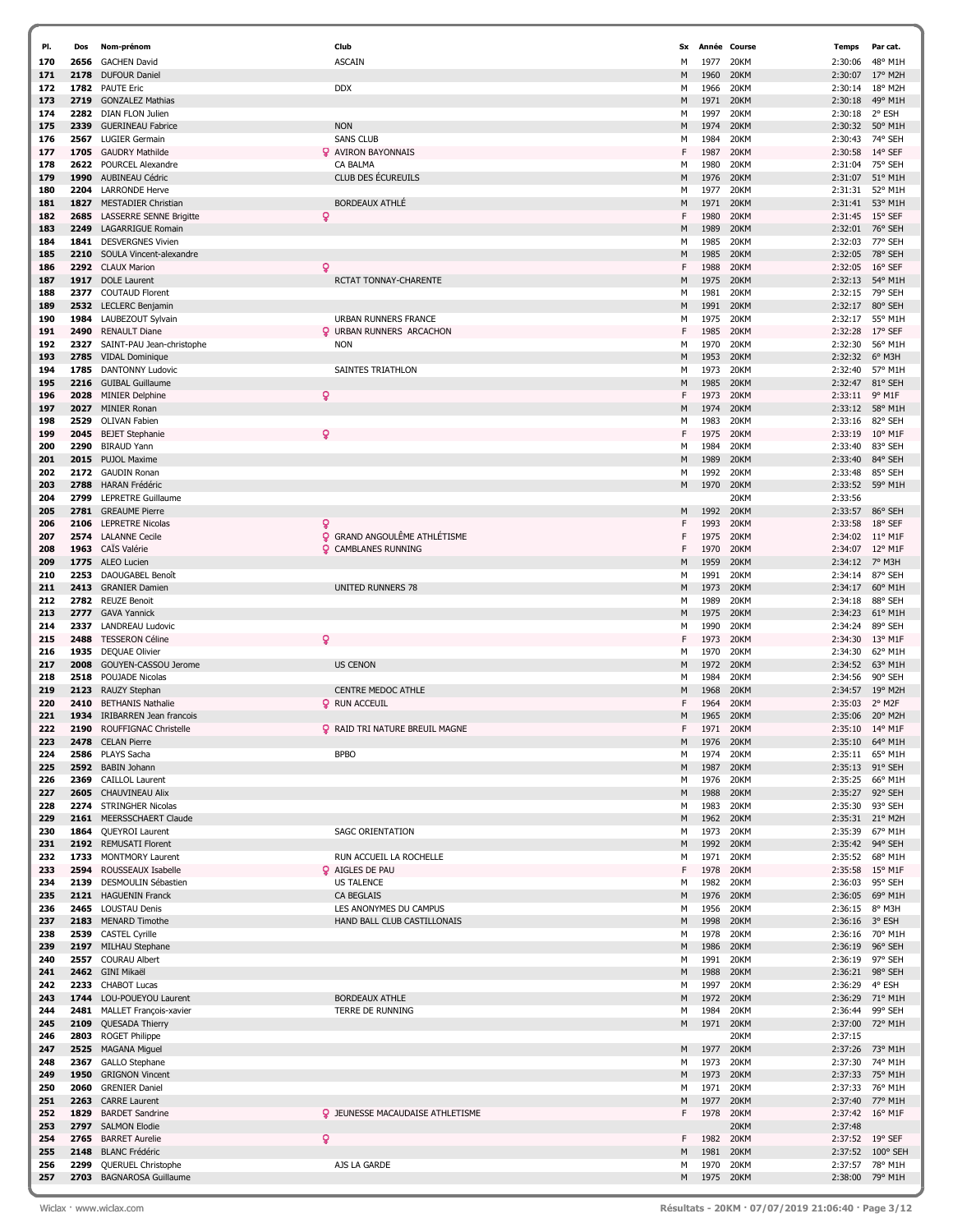| PI.        | Dos          | Nom-prénom                                      | Club                            | Sx     | Année        | Course       | <b>Temps</b>       | Par cat.                      |
|------------|--------------|-------------------------------------------------|---------------------------------|--------|--------------|--------------|--------------------|-------------------------------|
| 258        | 2397         | <b>BATS Cyril</b>                               |                                 | M      | 1978         | 20KM         | 2:38:15            | 80° M1H                       |
| 259        | 2306         | <b>EMILIE Cavanhac</b>                          | δ                               | F      | 1988         | 20KM         | 2:38:29            | 20° SEF                       |
| 260        | 2568         | RICAUD Julien                                   | <b>SANS CLUB</b>                | М      | 1985         | 20KM         | 2:38:31            | 101° SEH                      |
| 261        |              | 2596 ITHURBIDE Michel                           |                                 | M      | 1957         | 20KM         | 2:38:32            | 9° M3H                        |
| 262        | 2441         | OHREL Yoann                                     |                                 | м      | 1980         | 20KM         | 2:38:33            | 102° SEH                      |
| 263        | 2431         | <b>MARQUE Gerard</b>                            | <b>ESMAN</b>                    | M      | 1961         | 20KM         | 2:38:35            | 22° M2H                       |
| 264        | 2709         | <b>BAILLARDRAN Cyril</b>                        |                                 | M      | 1976         | 20KM         | 2:38:35            | 81° M1H                       |
| 265        | 2094         | <b>DUSSAUX Elise</b>                            | <b>Q</b> BRAS KC                | F      | 1986         | 20KM         | 2:38:40            | 21° SEF                       |
| 266        | 1731         | <b>ROULET Nicolas</b>                           | <b>CMA</b>                      | M      | 1977         | 20KM         | 2:38:43            | 82° M1H                       |
| 267        | 2444         | LAGARDE François-christian                      | MAC MONFLANQUIN                 | M      | 1953         | 20KM         | 2:38:46            | 10° M3H                       |
| 268        | 2243         | <b>GORIN Freddy</b>                             | ATHLETISME OLERONAIS            | м      | 1979         | 20KM         | 2:38:48            | 83° M1H                       |
| 269        |              | 1831 TOUZOULI Clément                           |                                 | M      | 1989         | 20KM         | 2:38:51            | 103° SEH                      |
| 270        | 1778         | <b>KARST Laurent</b>                            | <b>ALBS</b>                     | м      | 1975         | 20KM         | 2:38:58            | 84° M1H                       |
| 271        | 1743         | <b>DELPECH Thierry</b>                          |                                 | M      | 1975         | 20KM         | 2:38:58            | 85° M1H                       |
| 272        | 1862         | <b>DIAN FLON Thierry</b>                        |                                 | М      | 1967         | 20KM         | 2:39:07            | 23° M2H                       |
| 273        | 2286         | DELMARLE Jonathan                               | JE COURS TU COURS IL COURT      | M      | 1976         | 20KM         | 2:39:07            | 86° M1H                       |
| 274        | 2169         | MEERSSCHAERT Romain                             |                                 | м      | 1990         | 20KM         | 2:39:08            | 104° SEH                      |
| 275        | 2802         | <b>DOUAY Davy</b>                               |                                 |        |              | 20KM         | 2:39:10            |                               |
| 276        | 2537         | <b>DUCOS Thomas</b>                             |                                 | м      | 1986         | 20KM         | 2:39:11            | 105° SEH                      |
| 277        | 1979         | <b>PIAROU Nicolas</b>                           |                                 | M      | 1982         | 20KM         | 2:39:13            | 106° SEH                      |
| 278        | 2556         | <b>GRATREAUD Eric</b>                           | TEAM MOULIDARS                  | м      | 1967         | 20KM         | 2:39:16            | 24° M2H                       |
| 279        | 2754         | <b>HENRY Didier</b>                             | AJS LA GARDE                    | M      | 1970         | 20KM         | 2:39:25            | 87° M1H                       |
| 280        | 2573         | LAGISQUET Philippe                              |                                 | М      | 1964         | 20KM         | 2:39:32            | 25° M2H                       |
| 281        | 2485         | <b>MENDES Maxime</b>                            |                                 | M      | 1996         | 20KM         | 2:39:41            | 107° SEH                      |
| 282        |              | 2230 ITURRALDE Unai                             |                                 | М      | 1996         | 20KM         | 2:39:41            | 108° SEH                      |
| 283        | 2526         | <b>CLAIRAC Sylvie</b>                           | Q<br><b>CENTRE MEDOC ATHLE</b>  | F      | 1960         | 20KM         | 2:39:50            | 3° M2F                        |
| 284        | 2679         | <b>COYARD Thomas</b>                            | MONTAUBAN ATHLÉTISME            | М      | 1982         | 20KM         | 2:39:54            | 109° SEH                      |
| 285        | 2540         | POURTAU Jean françois                           | <b>TEAM POC</b>                 | M      | 1967         | 20KM         | 2:39:55            | 26° M2H                       |
| 286        | 1739         | POURTEAU Wesley                                 |                                 | м      | 1987         | 20KM         | 2:39:59            | 110° SEH                      |
| 287        | 1877         | <b>GARNIER Frederic</b>                         |                                 | M      | 1959         | 20KM         | 2:39:59            | $11^{\circ}$ M3H              |
| 288        | 2294         | <b>LECLAIR Benoit</b>                           | ATHLETIQUE CLUB REOLAIS         | М      | 1965         | 20KM         | 2:40:09            | 27° M2H                       |
| 289        | 2288         | <b>GONDONNEAU Yoann</b>                         |                                 | M      | 1988         | 20KM         | 2:40:32            | $111^{\circ}$ SEH             |
| 290        | 1730         | <b>POSPIECH Thomas</b>                          |                                 | м      | 1987         | 20KM         | 2:40:32            | $112^{\circ}$ SEH             |
| 291        | 2409         | <b>GARRABOS Cedric</b>                          | ROQUEFORT SARBAZAN SPORT NATURE | M      | 1985         | 20KM         | 2:40:50            | 113° SEH                      |
| 292        | 1759         | <b>BESLIN Hugues</b>                            | POUSSE-PIEDS DE FOURAS          | м      | 1972         | 20KM         | 2:40:51            | 88° M1H                       |
| 293        | 2069         | PIQUEMAL Guillaume                              |                                 | M      | 1979         | 20KM         | 2:41:05            | 89° M1H                       |
| 294        |              | 2032 FRANQUINE Olivier                          |                                 | м      | 1979         | 20KM         | 2:41:07            | 90° M1H                       |
| 295        | 2343         | <b>TIEYRE Grégory</b>                           |                                 | M      | 1985         | 20KM         | 2:41:19            | 114° SEH                      |
| 296        | 2320         | PAGÉS Rémi                                      |                                 | м      | 1984         | 20KM         | 2:41:19            | 115° SEH                      |
| 297        |              | 2796 CHAUTARD Jeremy                            |                                 |        |              | 20KM         | 2:41:20            |                               |
| 298        |              | 2612 PIVET Julien                               |                                 | м      | 1986         | 20KM         | 2:41:25            | $116^{\circ}$ SEH             |
| 299        | 1737         | <b>PERAIS Nol</b>                               | <b>GAULOIS INTREPIDES</b>       | M      | 1979         | 20KM         | 2:41:33            | 91° M1H                       |
| 300        | 2534         | MONEDERO Isabelle                               | Q                               | F      | 1970         | 20KM         | 2:41:47            | $17^{\circ}$ M1F              |
| 301        | 1903         | <b>CONDRET Dimitri</b>                          |                                 | M      | 1979         | 20KM         | 2:41:52            | 92° M1H                       |
| 302        | 1891         | LADHUIE Stéphane                                |                                 | м      | 1975         | 20KM         | 2:41:58            | 93° M1H                       |
| 303        |              | 2552 LADHUIE Frédéric                           |                                 | M      | 1977         | 20KM         | 2:41:59            | 94° M1H                       |
| 304        |              | 2602 VERDIER Florent                            |                                 | М      | 1979         | 20KM         | 2:42:10            | 95° M1H                       |
| 305        | 2483         | PAVIE Sylvain                                   | ATHLÉTISME OLYMPIC PONTOIS      | M      | 1978         | 20KM         | 2:42:11            | 96° M1H                       |
| 306        | 2428         | <b>BOURDON Steve</b>                            |                                 | м      | 1976         | 20KM         | 2:42:11            | 97° M1H                       |
| 307        | 2256         | <b>BOURGUET Pascal</b>                          |                                 | M      | 1969         | 20KM         | 2:42:17            | 28° M2H                       |
| 308        | 2637         | <b>JOANIN Hugo</b>                              |                                 | M      | 1988         | 20KM         | 2:42:18            | 117° SEH                      |
| 309        | 2644<br>2700 | <b>FEBRER Amaury</b><br><b>RUBIO David</b>      | <b>ASSA</b>                     | M<br>M | 1990<br>1984 | 20KM<br>20KM | 2:42:19<br>2:42:20 | $118°$ SEH<br>119° SEH        |
| 310        |              |                                                 | <b>AUCUN</b>                    |        |              | 20KM         | 2:42:22            | 120° SEH                      |
| 311<br>312 | 2097         | <b>DUDRET Thomas</b>                            |                                 | M<br>м | 1982<br>1966 | 20KM         | 2:42:23            | 29° M2H                       |
| 313        | 2174         | 2473 DEHAYE Christophe<br><b>BELET Philippe</b> |                                 | M      | 1983         | 20KM         | 2:42:27            | 121° SEH                      |
| 314        | 1968         | POMMIER Thierry                                 | UAGM - URBAN RUNNER ARCACHON    | м      | 1966         | 20KM         | 2:42:28            | 30° M2H                       |
| 315        | 2550         | PERNIER Jean-baptiste                           | CAZAUX OLYMPIQUE RUGBY          | M      | 1968         | 20KM         | 2:42:37            | 31° M2H                       |
| 316        | 1704         | <b>BUISSON Jean pierre</b>                      |                                 | М      | 1966         | 20KM         | 2:42:39            | 32° M2H                       |
| 317        | 2504         | <b>BERG Fiona</b>                               | Q                               | F      | 1998         | 20KM         | 2:42:43 1° ESF     |                               |
| 318        | 2220         | SEVILLANO Pierre                                |                                 | м      | 1985         | 20KM         | 2:42:50            | 122° SEH                      |
| 319        | 2773         | <b>MERCIER Romain</b>                           |                                 | M      | 1987         | 20KM         | 2:42:51            | 123° SEH                      |
| 320        |              | 2806 MOREAU Julien                              |                                 |        |              | 20KM         | 2:42:59            |                               |
| 321        |              | 2669 OLIVRY Brice                               | PORTET ATHLETIC CLUB            | M      | 1989         | 20KM         | 2:43:18            | 124° SEH                      |
| 322        |              | 2019 TRIAY Benjamin                             | PORTET ATHLETIC CLUB            | м      | 1985         | 20KM         | 2:43:18            | 125° SEH                      |
| 323        | 1878         | <b>GUIBERT Camille</b>                          | Q<br><b>SUA</b>                 | F      | 1990         | 20KM         | 2:43:23            | 22° SEF                       |
| 324        |              | 2021 PIET Claude                                | COURIR À AUDENGE                | М      | 1951         | 20KM         | 2:43:29            | 12° M3H                       |
| 325        |              | 1962 YOLANDE Paupierre                          | ò                               | F      | 1985         | 20KM         | 2:43:36 23° SEF    |                               |
| 326        |              | 2774 OUHABAZ El maati                           | CAB                             | М      | 1965         | 20KM         | 2:43:43            | 33° M2H                       |
| 327        |              | 2340 ALMEIDA Agnès                              | ò                               | F      | 1970         | 20KM         | 2:43:50            | 18° M1F                       |
| 328        |              | 2493 ALMEIDA Jose                               |                                 | м      | 1970         | 20KM         | 2:43:50            | 98° M1H                       |
| 329        |              | 2810 LE TOLLEC Odile                            |                                 |        |              | 20KM         | 2:43:55            |                               |
| 330        | 2298         | <b>GAUTIER Gregory</b>                          | ATHLETISME OLERONAIS            | м      | 1976         | 20KM         | 2:43:58            | 99° M1H                       |
| 331        |              | 2566 SORIGNET Anaelle                           | <b>Q</b> A2 RUNNING             | F      | 1991         | 20KM         | 2:44:08            | 24° SEF                       |
| 332        |              | 1722 LIDON Frederic                             |                                 | М      | 1972         | 20KM         | 2:44:25            | 100° M1H                      |
| 333        |              | 2029 LABOURDETTE Jean-pierre                    |                                 | M      | 1967         | 20KM         |                    | 2:44:51 34° M2H               |
| 334        |              | 2674 MARTIN Alexandre                           |                                 | M      | 1994         | 20KM         | 2:44:56            | 126° SEH                      |
| 335        | 2120         | DUBANT-SAUNIER Dominique                        | SAINTES TRIATHLON               | M      | 1966         | 20KM         | 2:44:56            | 35° M2H                       |
| 336        |              | 1852 BOUFFIL Romain                             | ATHLETISME OLERONAIS            | М      | 1983         | 20KM         | 2:44:57            | 127° SEH                      |
| 337        |              | 1855 CERMENO Axelle                             | Q                               | F      | 1986         | 20KM         | 2:45:10            | 25° SEF                       |
| 338        |              | 2676 MONCADE Alexis                             |                                 | м      | 1990         | 20KM         | 2:45:17            | 128° SEH                      |
| 339        |              | 2512 CHALARD Frederic                           |                                 | M      | 1966         | 20KM         | 2:45:19            | 36° M2H                       |
| 340        | 2127         | <b>BALZON Valérie</b>                           | <b>Q</b> SAINTES TRIATHLON      | F      | 1966         | 20KM         | 2:45:30            | 4° M2F                        |
| 341<br>342 | 2494         | 1999 TEILHET Eric<br>SOTERAS Sylvain            |                                 | M<br>м | 1974<br>1987 | 20KM<br>20KM | 2:45:37<br>2:45:37 | $101^{\circ}$ M1H<br>129° SEH |
| 343        |              | 2048 LIBREAU Pierre                             |                                 | M      | 1980         | 20KM         | 2:45:37            | $130^{\circ}$ SEH             |
| 344        | 2690         | <b>TORTIGUE Laurent</b>                         | <b>GALOPINS CHALOSSAIS</b>      | М      | 1980         | 20KM         | 2:45:38            | 131° SEH                      |
| 345        |              | 2487 ROGET Nicolas                              |                                 | M      | 1979 20KM    |              |                    | 2:45:38 102° M1H              |
|            |              |                                                 |                                 |        |              |              |                    |                               |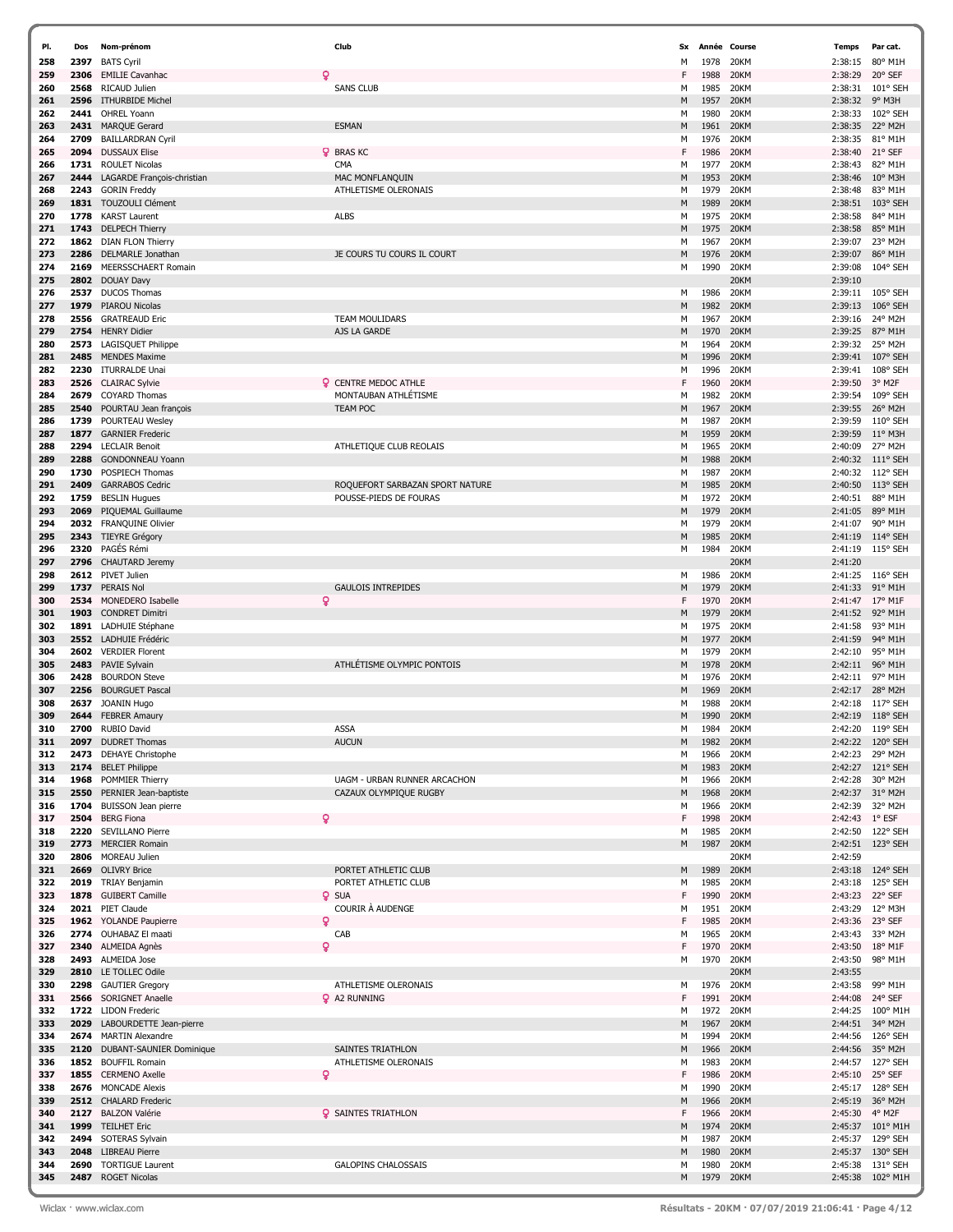| PI.        | Dos          | Nom-prénom                                          | Club                                         | Sx      |              | Année Course | <b>Temps</b>       | Par cat.                    |
|------------|--------------|-----------------------------------------------------|----------------------------------------------|---------|--------------|--------------|--------------------|-----------------------------|
| 346        | 2666         | <b>TESTARD Adrien</b>                               |                                              | M       | 1992         | 20KM         | 2:45:42            | 132° SEH                    |
| 347        | 2590         | <b>GUYON Anthony</b>                                |                                              | M       | 1989         | 20KM         | 2:45:50            | 133° SEH                    |
| 348        | 2480         | <b>FAIX Dominique</b>                               |                                              | М       | 1970         | 20KM         | 2:45:52            | 103° M1H                    |
| 349        | 2563         | <b>VIDAL Laurent</b>                                |                                              | M       | 1983         | 20KM         | 2:45:55            | 134° SEH                    |
| 350        | 2300         | <b>GUILLEMETEAUD Christian</b>                      | FABB                                         | M       | 1958         | 20KM         | 2:45:58            | 13° M3H                     |
| 351        | 2304         | PERSONNAZ Hélène                                    | <b>Q</b> ATHLETIQUE CLUB REOLAIS             | F       | 1979         | 20KM         | 2:46:03            | 19° M1F                     |
| 352        | 2617         | TOULLET BORDENAVE Cécile                            | <b>Q</b> LES ANONYMES DU CAMPUS              | F       | 1970         | 20KM         | 2:46:05            | 20° M1F                     |
| 353        | 2695         | <b>METTEZ Charlotte</b>                             | <b>Q</b> LES ANONYMES DU CAMPUS              | F       | 1991         | 20KM         | 2:46:05            | 26° SEF                     |
| 354        | 2560<br>2302 | <b>CHABOT Alain</b>                                 |                                              | м       | 1953<br>1976 | 20KM         | 2:46:06            | 14° M3H<br>104° M1H         |
| 355<br>356 | 2041         | <b>PAULIAC Vincent</b><br><b>RIBOULET Fabrice</b>   |                                              | M<br>м  | 1972         | 20KM<br>20KM | 2:46:09<br>2:46:19 | 105° M1H                    |
| 357        | 2155         | OTHABURU Christophe                                 |                                              | M       | 1981         | 20KM         | 2:46:32            | 135° SEH                    |
| 358        | 2704         | <b>DANIEL Elodie</b>                                | <b>Q</b> BIARRITZ OLYMPIQUE                  | F       | 1973         | 20KM         | 2:46:34            | 21° M1F                     |
| 359        | 2371         | <b>BATTISTON Helene</b>                             | <b>Q</b> ASPB JOGGING                        | F       | 1990         | 20KM         | 2:46:36            | 27° SEF                     |
| 360        | 1904         | <b>REGNIER Marie-cécile</b>                         | ó                                            | F       | 1976         | 20KM         | 2:46:46            | 22° M1F                     |
| 361        | 2265         | <b>MAGGIORANI Nicolas</b>                           |                                              | M       | 1993         | 20KM         | 2:46:47            | 136° SEH                    |
| 362        | 1867         | COLMUTO Rémy                                        |                                              | м       | 1992         | 20KM         | 2:46:48            | 137° SEH                    |
| 363        | 2746         | <b>CANIN Philippe</b>                               |                                              | M       | 1967         | 20KM         | 2:47:02            | 37° M2H                     |
| 364        | 2269         | <b>BODEREAU Veronique</b>                           | <b>Q</b> FOULÉES DE SAINT GERMAIN EN LAYE    | F       | 1967         | 20KM         | 2:47:25            | 5° M2F                      |
| 365        | 1939         | <b>FRANCISCO Maxime</b>                             |                                              | M       | 1991         | 20KM         | 2:47:31            | 138° SEH                    |
| 366        | 1930         | <b>BARDET Florence</b>                              | Q.                                           | F       | 1980         | 20KM         | 2:47:35            | 28° SEF                     |
| 367        | 2388         | <b>DARBLADE Thierry</b>                             |                                              | M       | 1961         | 20KM         | 2:47:36            | 38° M2H                     |
| 368        | 2433         | <b>ORIOU Damien</b>                                 |                                              | м       | 1973         | 20KM         | 2:47:38            | 106° M1H                    |
| 369        | 2125         | <b>LARTIGUE Guillaume</b>                           |                                              | M       | 1978         | 20KM         | 2:47:42            | 107° M1H                    |
| 370<br>371 | 2287<br>2501 | <b>CRUZ Diana</b><br><b>PLANTEY Adrien</b>          | <b>Q</b> TCHANQUÉE TEAM<br><b>FJ FITNESS</b> | F.<br>M | 1989<br>1994 | 20KM<br>20KM | 2:47:51<br>2:47:59 | 29° SEF<br>139° SEH         |
| 372        | 2436         | <b>DAVANCENS Odile</b>                              | ö                                            | F       | 1971         | 20KM         | 2:48:04            | 23° M1F                     |
| 373        | 1714         | <b>BOUCHE Christophe</b>                            | <b>NIEUL AIRPUR</b>                          | M       | 1966         | 20KM         | 2:48:19            | 39° M2H                     |
| 374        | 2134         | PANIZZON BLONDEL Corinne                            | Q                                            | F       | 1977         | 20KM         | 2:48:24            | 24° M1F                     |
| 375        | 2319         | <b>GUIOT Benoit</b>                                 |                                              | M       | 1970         | 20KM         | 2:48:24            | 108° M1H                    |
| 376        | 1784         | <b>TREMBLE Eva</b>                                  | Q.                                           | F       | 1976         | 20KM         | 2:48:29            | 25° M1F                     |
| 377        | 2671         | <b>SURET Fabrice</b>                                |                                              | M       | 1978         | 20KM         | 2:48:30            | 109° M1H                    |
| 378        | 1817         | <b>TREMBLE Stephane</b>                             |                                              | м       | 1978         | 20KM         | 2:48:31            | 110° M1H                    |
| 379        | 2505         | <b>BENSAOULA Said</b>                               | FRC VTT                                      | M       | 1967         | 20KM         | 2:48:35            | 40° M2H                     |
| 380        | 2555         | <b>COURTABESSIS Anne</b>                            | Q                                            | F       | 1971         | 20KM         | 2:48:35            | 26° M1F                     |
| 381        | 2767         | LE ROUX Geneviève                                   | <b>Q</b> LES ANONYMES DU CAMPUS              | F       | 1960         | 20KM         | 2:48:39            | 6° M2F                      |
| 382        | 1806         | <b>DEHAUT Didier</b>                                | C T T 33 CASTETS EN DORTHE                   | м       | 1959         | 20KM         | 2:48:39            | 15° M3H                     |
| 383        | 2236         | <b>BÉGUÉ Philippe</b>                               |                                              | M       | 1968         | 20KM         | 2:48:45            | 41° M2H                     |
| 384        | 1798         | <b>GRAULET Veronique</b>                            | <b>Q</b> ASPTT AGEN                          | F       | 1970         | 20KM         | 2:48:52            | 27° M1F                     |
| 385        | 1708<br>2710 | <b>GRAULET Bruno</b>                                | <b>ASPTT AGEN</b>                            | M       | 1966         | 20KM         | 2:48:53            | 42° M2H                     |
| 386<br>387 | 2798         | <b>CACHOT Patrick</b><br><b>CAMPAGNAC Guillaume</b> | CA BIRAC                                     | м       | 1969         | 20KM<br>20KM | 2:49:01<br>2:49:02 | 43° M2H                     |
| 388        | 2380         | <b>BERTON Gaetan</b>                                |                                              | м       | 1958         | 20KM         | 2:49:08            | 16° M3H                     |
| 389        | 1887         | <b>CASTEL Mathieu</b>                               |                                              | M       | 1982         | 20KM         | 2:49:17            | $140^{\circ}$ SEH           |
| 390        | 1789         | <b>DJORANTY Gerard</b>                              | AJS LA GARDE                                 | м       | 1948         | 20KM         | 2:49:22            | $1^{\circ}$ M4H             |
| 391        | 2318         | <b>BERARD Thomas</b>                                |                                              | M       | 1993         | 20KM         | 2:49:22            | 141° SEH                    |
| 392        | 2807         | <b>ARAMENDI Laetitia</b>                            |                                              |         |              | 20KM         | 2:49:31            |                             |
| 393        | 2237         | <b>REDON Olivier</b>                                | S/L UNION SAINT BRUNO                        | M       | 1969         | 20KM         | 2:49:33            | 44° M2H                     |
| 394        | 2633         | CARDINAUD Frédéric                                  | S/L UNION SAINT BRUNO                        | м       | 1977         | 20KM         | 2:49:34            | 111° M1H                    |
| 395        | 2122         | COUVRET Jérémy                                      | TEAM CHARENTES TRIATHLON                     | M       | 1978         | 20KM         | 2:49:35            | 112° M1H                    |
| 396        | 1848         | <b>BERTOLIN Cedric</b>                              |                                              | м       | 1978         | 20KM         | 2:49:35            | 113° M1H                    |
| 397        |              | 2542 LOCMANE Romain                                 | <b>CS HENNESSY</b>                           | M       | 1987         | 20KM         | 2:49:38            | 142° SEH                    |
| 398        | 2295         | <b>BORDA Julien</b>                                 |                                              | м       | 1981         | 20KM         | 2:49:39            | 143° SEH                    |
| 399        |              | 2421 FOURTICQ Jean marc                             | <b>GIVRES DE NAY</b>                         | M       | 1967         | 20KM         | 2:49:39            | 45° M2H                     |
| 400        |              | 2276 CLAUTOUR François                              |                                              | м       | 1980         | 20KM         |                    | 2:49:39 144° SEH            |
| 401<br>402 |              | 2363 LE GUELLEC Sophie<br>2031 TILHAC Pascal        | <b>Q</b> CAF TRAIL TOULOUSE                  | F<br>м  | 1977<br>1967 | 20KM<br>20KM | 2:49:43<br>2:49:43 | 28° M1F<br>46° M2H          |
| 403        | 2758         | <b>ERHARDT Alexandre</b>                            |                                              | M       | 1973         | 20KM         | 2:49:46            | 114° M1H                    |
| 404        |              | 2092 GOMES Laetitia                                 | <b>Q</b> GO19 LE DÉPARTEMENT                 | F       | 1978         | 20KM         | 2:49:49            | 29° M1F                     |
| 405        |              | 2096 BOURIN Philippe                                | <b>GO19 LE DÉPARTEMENT</b>                   | M       | 1971         | 20KM         | 2:49:50            | 115° M1H                    |
| 406        | 2649         | THOMASSIN-LOCMANE Kate                              | <b>Q</b> CS HENNESSY                         | F       | 1982         | 20KM         | 2:49:51            | 30° SEF                     |
| 407        | 2607         | JEAMMET Damien                                      | AS ST MEDARD                                 | M       | 1988         | 20KM         | 2:49:51            | 145° SEH                    |
| 408        | 1896         | <b>DROUILHET Philippe</b>                           |                                              | м       | 1975         | 20KM         | 2:49:59            | 116° M1H                    |
| 409        |              | 2541 PIOLAT Emilie                                  | Q                                            | F       | 1986         | 20KM         | 2:50:08            | 31° SEF                     |
| 410        | 2543         | PREVOST Romain                                      |                                              | м       | 1985         | 20KM         |                    | 2:50:08 146° SEH            |
| 411        | 2454         | <b>WAGRAEVE Christian</b>                           |                                              | M       | 1966         | 20KM         | 2:50:10            | 47° M2H                     |
| 412        |              | 2351 SIMON Fanny                                    | <b>Q</b> ROQUEFORT SARBAZAN SPORT NATURE     | F       | 1987         | 20KM         | 2:50:14            | 32° SEF                     |
| 413        |              | 2258 MAGIS Aurélie                                  | Q.                                           | F       | 1989         | 20KM         |                    | 2:50:16 33° SEF             |
| 414        | 1723         | 2411 POEYMIROO Joel<br><b>BURONFOSSE Antoine</b>    |                                              | м       | 1970         | 20KM         | 2:50:20            | 117° M1H                    |
| 415<br>416 |              | 2232 DEYRES Valerie                                 | Q.                                           | M<br>F  | 1985<br>1972 | 20KM<br>20KM | 2:50:21<br>2:50:21 | 147° SEH<br>30° M1F         |
| 417        |              | 2660 CHEYROU Joris                                  | <b>TALENCE</b>                               | M       | 1978         | 20KM         | 2:50:37            | $118^{\circ}$ M1H           |
| 418        |              | 2010 BOUCHER Jb                                     |                                              | м       | 1980         | 20KM         | 2:50:40            | 148° SEH                    |
| 419        |              | 2038 PIRON Grégory                                  |                                              | M       | 1968         | 20KM         | 2:50:43            | 48° M2H                     |
| 420        |              | 2740 ANCELIN Robin                                  |                                              | м       | 1985         | 20KM         |                    | 2:50:44 149° SEH            |
| 421        | 2780         | JUTHY BRUNIER Christelle                            | <b>Q</b> RAID O CAZELLES                     | F       | 1976         | 20KM         | 2:50:46            | 31° M1F                     |
| 422        | 1885         | <b>MOUNIER Sebastien</b>                            | RAID O CAZELLES                              | М       | 1975         | 20KM         | 2:50:46            | 119° M1H                    |
| 423        |              | 2683 GIESTAS Katia                                  | <b>Q</b> LES OURS DE PAU                     | F       | 1990         | 20KM         | 2:50:47            | 34° SEF                     |
| 424        |              | 1850 AUBRY Morgane                                  | Ō                                            | F       | 1994         | 20KM         | 2:50:49            | 35° SEF                     |
| 425        |              | 2686 CLAVERT Fred                                   |                                              | м       | 1983         | 20KM         |                    | 2:50:52 150° SEH            |
| 426        |              | 2631 RABILLE David                                  |                                              | м       | 1968         | 20KM         | 2:50:57            | 49° M2H                     |
| 427        |              | 1715 GUERRY Georges                                 | FABB                                         | M       | 1946         | 20KM         | 2:50:58            | 2° M4H                      |
| 428        |              | 2022 MERLIN Elodie                                  | ò                                            | F       | 1991         | 20KM         | 2:50:59            | 36° SEF                     |
| 429        |              | 2002 BIDART Lola                                    | ö                                            | F       | 1992<br>1971 | 20KM         |                    | 2:50:59 37° SEF<br>120° M1H |
| 430<br>431 | 2275         | 1762 STENOU Gwenael<br><b>FAGOT Nicole</b>          | POUSSE-PIEDS DE FOURAS<br>۰                  | М<br>F  | 1963         | 20KM<br>20KM | 2:51:01<br>2:51:01 | 7° M2F                      |
| 432        | 1761         | <b>ROUILLARD Willy</b>                              | <b>NAKA NAKA</b>                             | М       | 1979         | 20KM         | 2:51:06            | 121° M1H                    |
| 433        |              | 2025 MOUSSET Laurent                                |                                              | M       | 1964         | 20KM         | 2:51:07            | 50° M2H                     |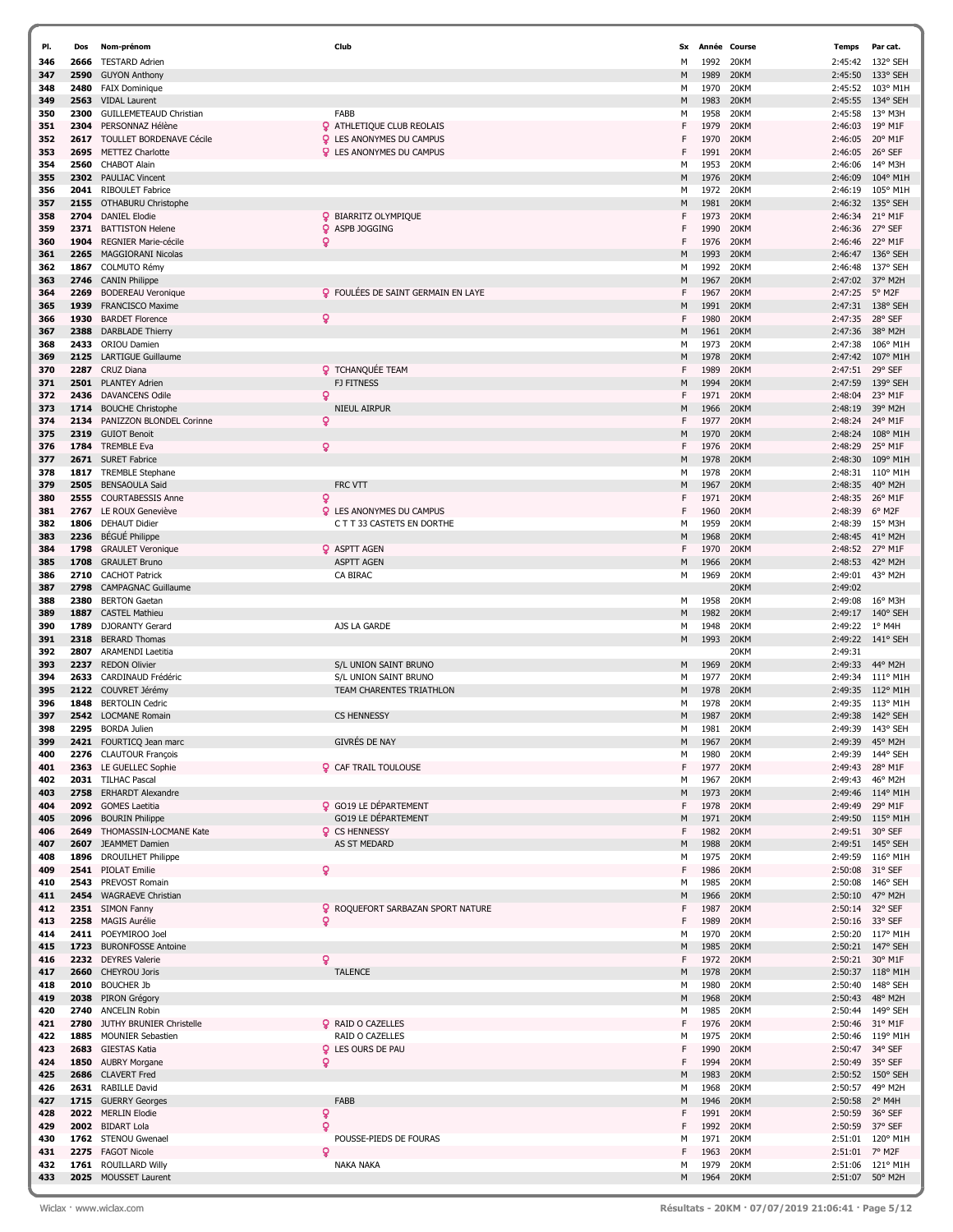| PI.        | Dos          | Nom-prénom                                             | Club                                                  | <b>Sx</b> |              | Année Course | Temps              | Par cat.                      |
|------------|--------------|--------------------------------------------------------|-------------------------------------------------------|-----------|--------------|--------------|--------------------|-------------------------------|
| 434        | 2040         | <b>DELAMARE Nicolas</b>                                | <b>COURIR FONSEGRIVES</b>                             | M         | 1979         | 20KM         | 2:51:16            | 122° M1H                      |
| 435        | 2261         | <b>SILVESTRE Romain</b>                                |                                                       | M         | 1986         | 20KM         | 2:51:19            | 151° SEH                      |
| 436        | 2035         | <b>COSTES Guy</b>                                      |                                                       | М         | 1956         | 20KM         | 2:51:24            | 17° M3H                       |
| 437        | 2701         | <b>MANUBIN Mickael</b>                                 |                                                       | M         | 1983         | 20KM         | 2:51:49            | 152° SEH                      |
| 438        | 1783<br>2632 | MACOIN Jerome<br><b>MANUBIN Mathilde</b>               | ç                                                     | М<br>F    | 1961<br>1984 | 20KM<br>20KM | 2:51:50<br>2:51:50 | 51° M2H<br>38° SEF            |
| 439<br>440 | 2420         | <b>DUFRENE Adrier</b>                                  |                                                       | М         | 1992         | 20KM         | 2:51:51            | 153° SEH                      |
| 441        | 2245         | GESTAS Jean claude                                     |                                                       | M         | 1954         | 20KM         | 2:51:55            | 18° M3H                       |
| 442        | 2239         | <b>CHABOT Vincent</b>                                  |                                                       | М         | 1970         | 20KM         | 2:51:57            | 123° M1H                      |
| 443        | 2603         | <b>BORDES Fanny</b>                                    |                                                       |           | 1989         | 20KM         | 2:51:57            | 39° SEF                       |
| 444        | 2368         | <b>LABARCHÈDE</b> Emilie                               | ò                                                     |           | 1990         | 20KM         | 2:51:57            | 40° SEF                       |
| 445        | 1724         | <b>HERAULT Michele</b>                                 | ò<br>JOG GÂTINE PARTHENAY                             |           | 1961         | 20KM         | 2:51:58            | 8° M2F                        |
| 446        | 1897         | <b>REMY Maryline</b>                                   | ó                                                     |           | 1977         | 20KM         | 2:51:58            | 32° M1F                       |
| 447        | 2531         | PANIZZON Benjamin                                      |                                                       | M         | 1977         | 20KM         | 2:52:00            | 124° M1H                      |
| 448<br>449 | 2112<br>1752 | BERNARD Jean-marc<br><b>BALESTIE Sandrine</b>          | <b>Q</b> ASPTT                                        | м         | 1961<br>1972 | 20KM<br>20KM | 2:52:00<br>2:52:05 | 52° M2H<br>33° M1F            |
| 450        | 2678         | <b>AZAM Marion</b>                                     | <b>Q</b> SO TRAIL                                     | F         | 1985         | 20KM         | 2:52:10            | 41° SEF                       |
| 451        | 2497         | LÉGLISE Cédric                                         |                                                       | M         | 1986         | 20KM         | 2:52:14            | 154° SEH                      |
| 452        | 2442         | PÉRISSÉ Eric                                           |                                                       | м         | 1978         | 20KM         | 2:52:20            | 125° M1H                      |
| 453        | 2804         | <b>CHAUVIN Christian</b>                               |                                                       |           |              | 20KM         | 2:52:24            |                               |
| 454        | 2639         | <b>RIVIERE Christophe</b>                              | DJO COMPEX                                            | м         | 1970         | 20KM         | 2:52:25            | 126° M1H                      |
| 455        | 2111         | DORSZ Jean-michel                                      | COURIR-FONSEGRIVES                                    | M         | 1966         | 20KM         | 2:52:30            | 53° M2H                       |
| 456<br>457 | 2229<br>2186 | <b>DAUGAS Joel</b><br><b>LABASTIE Romain</b>           |                                                       | М<br>M    | 1955<br>1998 | 20KM<br>20KM | 2:52:42<br>2:52:42 | 19° M3H<br>5° ESH             |
| 458        | 1976         | <b>ISSANCHOU Cyril</b>                                 | C.A. BIRAC                                            | М         | 1976         | 20KM         | 2:52:43            | 127° M1H                      |
| 459        | 1946         | JIMENEZ Laetitia                                       | <b>Q</b> FURIEUX DU BITUME                            | F         | 1975         | 20KM         | 2:52:43            | 34° M1F                       |
| 460        | 1748         | FOURQUEZ Jean-christophe                               | RUN SWIM&COACHING LA ROCHELLE                         | М         | 1974         | 20KM         | 2:52:43            | 128° M1H                      |
| 461        | 1812         | DEPIETS Jérôme                                         | RUN SWIM & CO'ACHING LA ROCHELLE                      | M         | 1980         | 20KM         | 2:52:44            | 155° SEH                      |
| 462        | 2570         | <b>MARTINS Jc</b>                                      |                                                       | М         | 1973         | 20KM         | 2:52:48            | 129° M1H                      |
| 463        | 2584         | FRANCILLOUT Rémi                                       |                                                       | M         | 1988         | 20KM         | 2:52:50            | 156° SEH                      |
| 464<br>465 | 2561<br>2729 | <b>CHENE Berenger</b><br><b>BELLECAVE Jean laurent</b> |                                                       | М<br>M    | 1988<br>1964 | 20KM<br>20KM | 2:52:52<br>2:52:59 | 157° SEH<br>54° M2H           |
| 466        | 2406         | <b>CASTEX Vincent</b>                                  |                                                       | М         | 1992         | 20KM         | 2:52:59            | 158° SEH                      |
| 467        | 2457         | <b>DELABARDE David</b>                                 | VO2 BESSINES                                          | M         | 1973         | 20KM         | 2:53:00            | 130° M1H                      |
| 468        | 2702         | PRIOUL Jean luc                                        |                                                       | м         | 1967         | 20KM         | 2:53:02            | 55° M2H                       |
| 469        | 2043         | <b>ANDRIEUX Arnaud</b>                                 | ASPB JOGGING BERGERAC                                 | M         | 1980         | 20KM         | 2:53:07            | 159° SEH                      |
| 470        | 1796         | <b>SORRONDO Nathalie</b>                               | <b>Q</b> SAINT PEE SUR NIVELLE                        | F         | 1966         | 20KM         | 2:53:08            | 9° M2F                        |
| 471        | 2244         | ETCHEGOIN Sylvain                                      |                                                       | M         | 1987         | 20KM         | 2:53:09            | 160° SEH                      |
| 472<br>473 | 2412<br>2403 | <b>DUBUS Angélique</b><br>DOS SANTOS Paul              | <b>Q</b> ATHLÉTISME OLÉRONAIS<br>ATHLÉTISME OLÉRONAIS | F<br>M    | 1975<br>1971 | 20KM<br>20KM | 2:53:10<br>2:53:11 | 35° M1F<br>131° M1H           |
| 474        | 2677         | <b>MIONNET Christian</b>                               |                                                       | М         | 1946         | 20KM         | 2:53:11            | 3° M4H                        |
| 475        | 1956         | <b>CARLET Frédéric</b>                                 | <b>CAMBLANES RUNNING</b>                              | M         | 1977         | 20KM         | 2:53:17            | 132° M1H                      |
| 476        | 2535         | <b>MARIN Magalie</b>                                   | <b>Q</b> CA BIRAC                                     | F         | 1980         | 20KM         | 2:53:19            | 42° SEF                       |
| 477        | 1719         | <b>LACOSTE Fabienne</b>                                | Q<br><b>SU AGEN</b>                                   | F         | 1971         | 20KM         | 2:53:26            | 36° M1F                       |
| 478        | 1741         | <b>LALANDE Marie</b>                                   | <b>Q</b> SU AGEN                                      | F         | 1960         | 20KM         | 2:53:30            | $10^{\circ}$ M <sub>2</sub> F |
| 479<br>480 | 1941<br>2743 | <b>FRAYRET Michel</b><br><b>ABADIE Alain</b>           |                                                       | M<br>м    | 1957<br>1957 | 20KM<br>20KM | 2:53:30<br>2:53:30 | 20° M3H<br>21° M3H            |
| 481        | 2775         | LEYMARIE Stephane                                      |                                                       | M         | 1968         | 20KM         | 2:53:34            | 56° M2H                       |
| 482        | 1854         | CROIZON Jean-luc                                       | RUNNEURS DES VIGNES                                   | м         | 1966         | 20KM         | 2:53:34            | 57° M2H                       |
| 483        | 2513         | <b>RIBIS Julien</b>                                    |                                                       | M         | 1979         | 20KM         | 2:53:34            | 133° M1H                      |
| 484        | 1726         | <b>LAURIAC Paul</b>                                    |                                                       | м         | 1966         | 20KM         | 2:53:35            | 58° M2H                       |
| 485        | 1746         | <b>DUROU Damiens</b>                                   |                                                       | M         | 1974         | 20KM         | 2:53:37            | 134° M1H<br>59° M2H           |
| 486<br>487 | 2466         | <b>CORBIER Stephane</b><br>2715 MONTUSSAC Virginie     | Q                                                     | м<br>F    | 1967<br>1973 | 20KM<br>20KM | 2:53:39<br>2:53:47 | 37° M1F                       |
| 488        |              | 1957 LUCAS Guillaume                                   | CAMBLANES RUNNING                                     | М         | 1977         | 20KM         | 2:53:55            | 135° M1H                      |
| 489        | 2165         | <b>CHAULET Joel</b>                                    | <b>CENTBORNARDS CHARENTAIS</b>                        | M         | 1955         | 20KM         | 2:53:56            | 22° M3H                       |
| 490        | 1820         | PRADIER Joel                                           | FRATERNELLE ATHLE BARBEZIEUX BARRET                   | м         | 1969         | 20KM         | 2:54:02            | 60° M2H                       |
| 491        | 2366         | <b>CASSAGNE Patrick</b>                                | MILLEPATTESCARBONNAIS                                 | M         | 1964         | 20KM         | 2:54:02            | 61° M2H                       |
| 492        | 2530         | <b>MONGE Lorris</b>                                    |                                                       | М         | 1992         | 20KM         | 2:54:06            | 161° SEH                      |
| 493<br>494 | 2059         | <b>BOUGES Karine</b><br>2138 LAPLACE Laura             | <b>Q</b> ALTEA ARCACHON LA TESTE<br><b>Q</b> SAM      | F<br>F    | 1972<br>1990 | 20KM<br>20KM | 2:54:09<br>2:54:10 | 38° M1F<br>43° SEF            |
| 495        | 2747         | <b>PIALAT Patrick</b>                                  |                                                       | M         | 1973         | 20KM         |                    | 2:54:10 136° M1H              |
| 496        | 2398         | CANEVAROLO Frederric                                   | DBG                                                   | М         | 1973         | 20KM         | 2:54:21            | 137° M1H                      |
| 497        | 1866         | DESCOURTIEUX Laurent                                   |                                                       | M         | 1969         | 20KM         | 2:54:31            | 62° M2H                       |
| 498        |              | 2201 MOUSIS Vincent                                    | LA FOULÉE DES JALLES                                  | м         | 1980         | 20KM         |                    | 2:54:37 162° SEH              |
| 499        | 1938         | <b>REGNIEZ Thierry</b>                                 | <b>URBAN RUNNERS FRANCE</b>                           | M         | 1969         | 20KM         | 2:54:43            | 63° M2H                       |
| 500        | 1813         | PRADEAU Jean                                           | <b>LEYRENNE AC</b>                                    | м         | 1950         | 20KM         | 2:54:58            | 23° M3H                       |
| 501<br>502 | 2609<br>2271 | <b>MORLET Alexandre</b><br>LAUZERAL Julien             | NARBONNE VOLLEY CORPO                                 | M<br>м    | 1972<br>1968 | 20KM<br>20KM | 2:55:09<br>2:55:12 | 138° M1H<br>64° M2H           |
| 503        | 2384         | QUILLIOU Renan                                         |                                                       | M         | 1988         | 20KM         | 2:55:21            | 163° SEH                      |
| 504        | 2042         | PAVELKO Stephane                                       |                                                       | М         | 1984         | 20KM         |                    | 2:55:47 164° SEH              |
| 505        | 2508         | <b>BRUNEAU Michel</b>                                  | ANONYMES DU CAMPUS TALENCE                            | M         | 1957         | 20KM         |                    | 2:55:50 24° M3H               |
| 506        | 1818         | SAUBUSSE Valérie                                       | <b>Q</b> SUA ATHLÉTISME                               | F         | 1967         | 20KM         |                    | 2:55:53 11° M2F               |
| 507        | 1918         | <b>BERTRAND Stephane</b>                               |                                                       | M         | 1970         | 20KM         | 2:55:59            | 139° M1H                      |
| 508        | 1840         | <b>THUMEREL Gerard</b>                                 |                                                       | м         | 1964         | 20KM         | 2:56:00            | 65° M2H                       |
| 509<br>510 | 2065<br>2405 | <b>PUYRINIER Laurent</b><br><b>BREGEGERE Cecile</b>    | Q                                                     | M<br>F    | 1976<br>1986 | 20KM<br>20KM | 2:56:09<br>2:56:16 | $140^{\circ}$ M1H<br>44° SEF  |
| 511        | 2519         | <b>MARTIN Simon</b>                                    |                                                       | M         | 1995         | 20KM         |                    | 2:56:17 165° SEH              |
| 512        | 2510         | <b>LALANNE Patrick</b>                                 |                                                       | М         | 1958         | 20KM         | 2:56:20            | 25° M3H                       |
| 513        |              | 2314 PORTERIE Arnaud                                   |                                                       | M         | 1973         | 20KM         |                    | 2:56:22 141° M1H              |
| 514        |              | 1937 NINA Sébastien                                    |                                                       | м         | 1980         | 20KM         | 2:56:23            | 166° SEH                      |
| 515        | 1717         | LUBREZ Isabelle                                        | SUA LOISIRS / AFCF                                    | F         | 1966         | 20KM         | 2:56:34            | 12° M2F                       |
| 516<br>517 |              | 2495 LARROSE Clément<br>1978 DE VECCHI Clément         | <b>TYROSSE</b><br><b>CAMBLANES RUNNING</b>            | м<br>M    | 1992<br>1981 | 20KM<br>20KM | 2:56:37            | 2:56:37 167° SEH<br>168° SEH  |
| 518        | 2248         | <b>MOZE Patrick</b>                                    | FOULÉES VERTES EN LIBOURNAIS                          | м         | 1969         | 20KM         | 2:56:40            | 66° M2H                       |
| 519        | 2391         | OULD ABDESSELAM Kaci                                   | FOULEES VERTES EN LIBOURNAIS                          | M         | 1964         | 20KM         | 2:56:54            | 67° M2H                       |
| 520        |              | 1760 ALLAIRE Sylvain                                   | POUSSE-PIEDS DE FOURAS                                | м         | 1965         | 20KM         | 2:56:59            | 68° M2H                       |
| 521        |              | 2193 GAUTIER Thierry                                   | CENTRE MÉDOC ATHLÉ                                    | M         |              | 1965 20KM    |                    | 2:56:59 69° M2H               |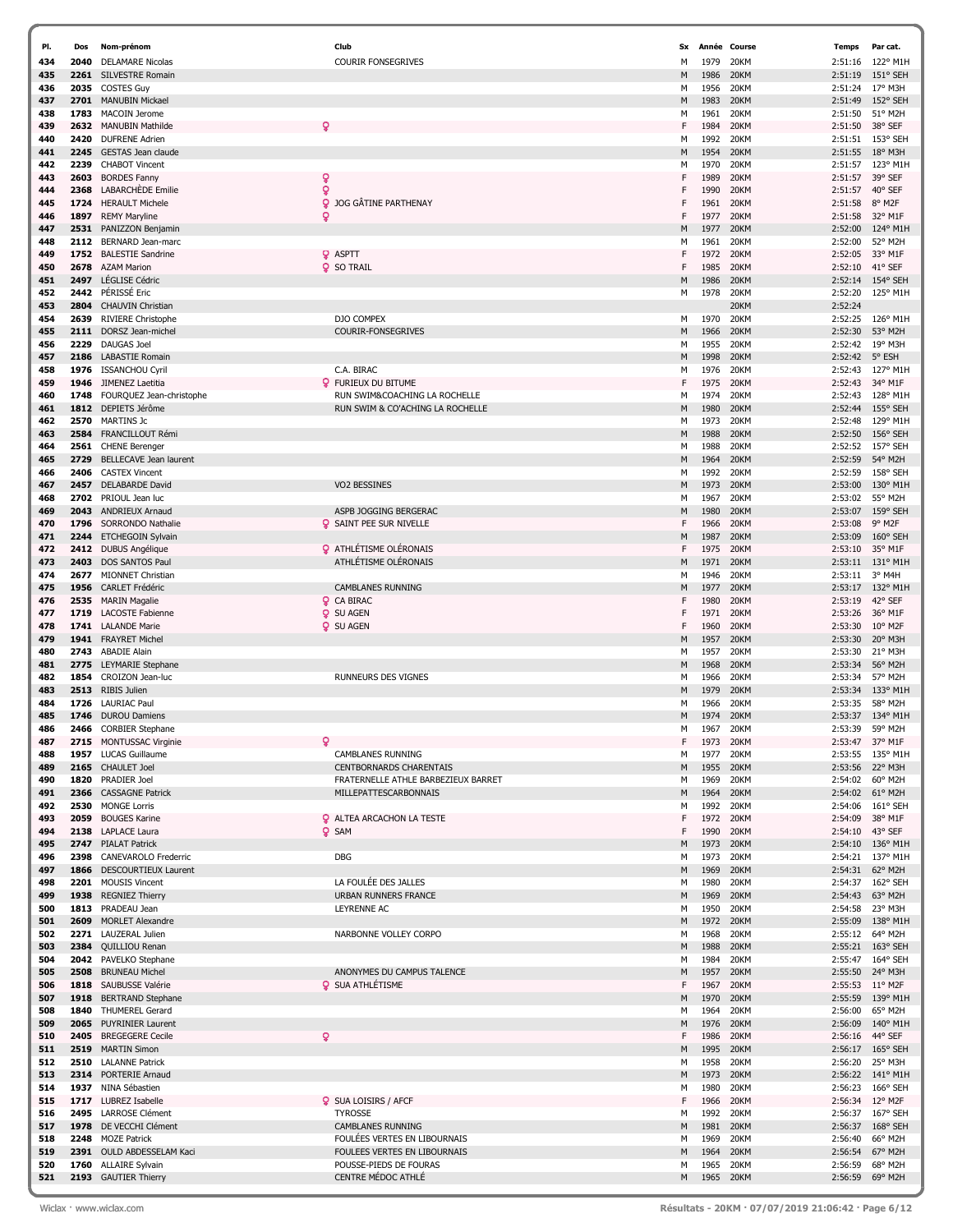| PI. | Dos  | Nom-prénom                  | Club                                                       | Sx | Année | Course    | <b>Temps</b> | Par cat.          |
|-----|------|-----------------------------|------------------------------------------------------------|----|-------|-----------|--------------|-------------------|
| 522 | 1832 | <b>LARRÉ</b> Pierre         |                                                            | м  | 1991  | 20KM      | 2:57:01      | 169° SEH          |
| 523 | 2215 | <b>DAUGE Christophe</b>     |                                                            | М  | 1967  | 20KM      | 2:57:01      | 70° M2H           |
| 524 | 2342 | <b>VILPASTEUR Matthieu</b>  |                                                            | М  | 1981  | 20KM      | 2:57:06      | 170° SEH          |
| 525 | 1799 | <b>DESVERGNES Jacky</b>     | FRATER ATHLE BARRET BARBEZIEUX                             | M  | 1955  | 20KM      | 2:57:08      | 26° M3H           |
| 526 | 2712 | PRADEAU Jean-roch           |                                                            | М  | 1976  | 20KM      | 2:57:15      | 142° M1H          |
| 527 | 2616 | <b>NAGY Philippe</b>        |                                                            | M  | 1971  | 20KM      | 2:57:17      | 143° M1H          |
| 528 | 2301 | POMPERMEIER Amaury          |                                                            | М  | 1986  | 20KM      | 2:57:19      | 171° SEH          |
|     | 2077 |                             |                                                            | M  |       |           |              | 172° SEH          |
| 529 |      | <b>BADUEL Antoine</b>       |                                                            |    | 1987  | 20KM      | 2:57:27      |                   |
| 530 | 2026 | <b>SEBIE Pauline</b>        | Q                                                          | F  | 1992  | 20KM      | 2:57:27      | 45° SEF           |
| 531 | 1869 | <b>LEROYER Benoit</b>       | JE COURS À THAIRÉ D'AUNIS                                  | М  | 1973  | 20KM      | 2:57:29      | 144° M1H          |
| 532 | 2000 | <b>BAGNARIOL Edith</b>      | <b>Q</b> CANÉJAN ATHLÉTISME                                | F  | 1974  | 20KM      | 2:57:36      | 39° M1F           |
| 533 | 1970 | <b>VILLATEL Patrick</b>     | JE COURS, TU COURS, IL COURT NOUS COURONS À THAIRÉ D'AUNIS | М  | 1969  | 20KM      | 2:57:37      | 71° M2H           |
| 534 | 2058 | <b>CASTALDI Olivier</b>     |                                                            | М  | 1976  | 20KM      | 2:57:38      | 145° M1H          |
| 535 | 2145 | <b>LAFFARGUE Alain</b>      | <b>USMA MARMANDE</b>                                       | M  | 1950  | 20KM      | 2:57:39      | 27° M3H           |
| 536 | 2250 | <b>REVOUY Arthur</b>        |                                                            | М  | 1989  | 20KM      | 2:57:42      | 173° SEH          |
| 537 | 2227 | <b>AGUIRRE Alice</b>        | Q                                                          | F  | 1989  | 20KM      | 2:57:42      | 46° SEF           |
|     | 1868 | DE SOUSA Mario              |                                                            |    | 1964  | 20KM      | 2:57:50      | 72° M2H           |
| 538 |      |                             |                                                            | м  |       |           |              |                   |
| 539 | 2168 | <b>MOREAU Patrick</b>       |                                                            | М  | 1955  | 20KM      | 2:57:52      | 28° M3H           |
| 540 | 2088 | <b>AGNEL Adeline</b>        | <b>Q</b> AS ASCAIN ELGARREKIN                              | F  | 1982  | 20KM      | 2:57:53      | 47° SEF           |
| 541 | 2076 | <b>DESMOULINS Mylene</b>    | $\mathbf{Q}$                                               | F  | 1987  | 20KM      | 2:57:55      | 48° SEF           |
| 542 | 2086 | <b>CURIEN Thierry</b>       | <b>SAGC CESTAS</b>                                         | м  | 1962  | 20KM      | 2:57:55      | 73° M2H           |
| 543 | 2458 | <b>FERAL Adrien</b>         |                                                            | М  | 1994  | 20KM      | 2:58:01      | 174° SEH          |
| 544 | 2809 | MASSOL Joris                |                                                            |    |       | 20KM      | 2:58:02      |                   |
| 545 | 2051 | <b>BARAUD Marie</b>         | Q                                                          | F  | 1985  | 20KM      | 2:58:10      | 49° SEF           |
| 546 | 2500 | <b>BEAUJEAULT Joseph</b>    | LES GALOPINS ROCHELAIS                                     | М  | 1956  | 20KM      | 2:58:13      | 29° M3H           |
| 547 | 2416 | <b>BETHANIS Stephane</b>    |                                                            | M  | 1964  | 20KM      | 2:58:14      | 74° M2H           |
|     | 2565 |                             |                                                            |    | 1983  | 20KM      | 2:58:24      | 175° SEH          |
| 548 |      | <b>DURAND Gilles</b>        |                                                            | М  |       |           |              |                   |
| 549 | 2688 | <b>BERTHELOT Romain</b>     |                                                            | M  | 1988  | 20KM      | 2:58:24      | $176°$ SEH        |
| 550 | 2189 | <b>SENTOUT Alain</b>        | <b>COURIR A AUDENGE</b>                                    | М  | 1957  | 20KM      | 2:58:33      | 30° M3H           |
| 551 | 2553 | <b>POMMEPUY Antoine</b>     |                                                            | М  | 1958  | 20KM      | 2:58:44      | 31° M3H           |
| 552 | 2158 | <b>BONNARD Katia</b>        | <b>Q</b> TCHANQUÉE TEAM                                    | F  | 1969  | 20KM      | 2:58:46      | 13° M2F           |
| 553 | 2255 | <b>ENGRAND Fabrice</b>      |                                                            | м  | 1961  | 20KM      | 2:58:53      | 75° M2H           |
| 554 | 1991 | <b>DESMARIE Olivier</b>     |                                                            | м  | 1972  | 20KM      | 2:59:00      | 146° M1H          |
| 555 | 2425 | <b>BIANCHIN Vincent</b>     |                                                            | М  | 1994  | 20KM      | 2:59:07      | 177° SEH          |
| 556 | 2595 | <b>CHENUDEAU Benoit</b>     |                                                            | м  | 1995  | 20KM      | 2:59:07      | 178° SEH          |
| 557 | 1821 | <b>GUILLEMET Frederic</b>   | <b>SUA AGEN</b>                                            | M  | 1967  | 20KM      | 2:59:08      | 76° M2H           |
| 558 | 1845 | ARMAND Stéphane             |                                                            | М  | 1972  | 20KM      | 2:59:09      | 147° M1H          |
|     |      |                             | <b>URBAN RUNNERS FRANCE</b>                                |    | 1985  | 20KM      |              | 179° SEH          |
| 559 | 1940 | <b>HUARD Anthony</b>        |                                                            | М  |       |           | 2:59:10      |                   |
| 560 | 1795 | GOMEZ Jean                  |                                                            | М  | 1972  | 20KM      | 2:59:13      | 148° M1H          |
| 561 | 2614 | <b>DELEST Maider</b>        | Q                                                          | F  | 1976  | 20KM      | 2:59:18      | 40° M1F           |
| 562 | 2012 | <b>BERGEZ Nicolas</b>       |                                                            | м  | 1974  | 20KM      | 2:59:32      | 149° M1H          |
| 563 | 1802 | <b>GINDRAUD Aurelie</b>     | Q                                                          | F  | 1977  | 20KM      | 2:59:34      | 41° M1F           |
| 564 | 1833 | <b>GINDRAUD Yohann</b>      |                                                            | м  | 1977  | 20KM      | 2:59:35      | 150° M1H          |
| 565 | 2521 | <b>FALLER Thibaut</b>       |                                                            | М  | 1993  | 20KM      | 2:59:48      | 180° SEH          |
| 566 | 1900 | <b>DINIS Julien</b>         |                                                            | М  | 1985  | 20KM      | 2:59:50      | 181° SEH          |
| 567 | 1865 | <b>FAUCHER Vincent</b>      |                                                            | М  | 1989  | 20KM      | 2:59:50      | 182° SEH          |
| 568 | 2179 | <b>GAUTIER Laure</b>        | ò                                                          | F  | 1971  | 20KM      | 2:59:51      | 42° M1F           |
| 569 | 2611 | <b>FELIZOT Eric</b>         |                                                            | м  | 1972  | 20KM      | 2:59:51      | 151° M1H          |
|     |      |                             |                                                            |    |       |           |              |                   |
| 570 | 2226 | <b>BONNET Laura</b>         | Q                                                          | F  | 1984  | 20KM      | 2:59:53      | 50° SEF           |
| 571 | 2083 | <b>DESCLAUX Charlie</b>     | <b>Q</b> BIARRITZ OLYMPIQUE                                | F  | 1989  | 20KM      | 2:59:57      | 51° SEF           |
| 572 | 2099 | <b>ELHUYAR Lisa</b>         | ò<br><b>BIARRITZ OLYMPIQUE</b>                             | F  | 1989  | 20KM      | 2:59:57      | 52° SEF           |
| 573 | 1936 | <b>KESSENHEIMER Alix</b>    | ò                                                          | F  | 1991  | 20KM      | 2:59:58      | 53° SEF           |
| 574 | 2776 | ROCHÉ Guillaume             |                                                            | М  | 1984  | 20KM      | 2:59:59      | 183° SEH          |
| 575 | 2117 | <b>CAIRE Axel</b>           |                                                            | м  | 1972  | 20KM      | 3:00:00      | 152° M1H          |
| 576 | 2654 | <b>GRUGEAU Matthieu</b>     | TEAMTRAIL86                                                | м  | 1994  | 20KM      |              | 3:00:05 184° SEH  |
| 577 | 2650 | <b>LEROY Sylvain</b>        |                                                            | М  | 1981  | 20KM      | 3:00:05      | 185° SEH          |
| 578 |      | 2576 DEJEAN Mickael         |                                                            | М  | 1982  | 20KM      | 3:00:05      | 186° SEH          |
| 579 |      | 2074 BULTEZ Franck          |                                                            | М  | 1979  | 20KM      | 3:00:05      | 153° M1H          |
| 580 | 2770 | PERRIER Christophe          |                                                            | м  | 1968  | 20KM      | 3:00:06      | 77° M2H           |
|     |      |                             | <b>BORDEAUX ATHLE</b>                                      |    |       | 20KM      |              |                   |
| 581 | 2725 | WATTRE Jean claude          |                                                            | М  | 1954  |           | 3:00:06      | 32° M3H           |
| 582 |      | 2130 NEVEU Dominique        |                                                            | М  | 1960  | 20KM      | 3:00:07      | 78° M2H           |
| 583 |      | 2593 GAROSTE Damien         |                                                            | М  | 1984  | 20KM      | 3:00:08      | 187° SEH          |
| 584 |      | 2072 GAILLARD Gilles        |                                                            | м  | 1965  | 20KM      | 3:00:09      | 79° M2H           |
| 585 | 2200 | LUBY DIT LAGRILLE Marine    | Q                                                          | F  | 1992  | 20KM      | 3:00:15      | 54° SEF           |
| 586 |      | 2724 ESTAYNOU Olivier       | <b>ARCANGUES</b>                                           | м  | 1970  | 20KM      | 3:00:15      | 154° M1H          |
| 587 |      | 2262 BREANT Nicolas         | SAINT ANDRÉ DE CUBZAC ATHLÉ                                | М  | 1976  | 20KM      | 3:00:22      | $155^{\circ}$ M1H |
| 588 | 2194 | <b>CARILLO Antony</b>       |                                                            | М  | 1985  | 20KM      | 3:00:23      | 188° SEH          |
| 589 | 2587 | <b>BATARD Florence</b>      | <b>Q</b> RUNNEURS DES VIGNES                               | F  | 1977  | 20KM      | 3:00:27      | 43° M1F           |
| 590 |      | 2762 BOULOUX Mathieu        | <b>RUNNEURS DES VIGNES</b>                                 | м  | 1981  | 20KM      | 3:00:28      | 189° SEH          |
| 591 | 2446 | <b>CENDRES Julien</b>       |                                                            | М  | 1981  | 20KM      | 3:00:29      | 190° SEH          |
| 592 | 2404 | <b>MARTIN Eric</b>          |                                                            | М  | 1972  | 20KM      |              | 3:00:32 156° M1H  |
| 593 |      | 2691 CHAMBRET Damien        |                                                            | М  | 1985  | 20KM      | 3:00:40      | 191° SEH          |
|     |      |                             |                                                            |    |       |           |              |                   |
| 594 |      | 2063 HUNEAU Amand           | <b>COURIR FONSEGRIVES</b>                                  | М  | 1961  | 20KM      | 3:00:42      | 80° M2H           |
| 595 |      | 2046 LASSUS David           | HITBOX33                                                   | М  | 1984  | 20KM      |              | 3:00:45 192° SEH  |
| 596 | 1988 | ROUSSELIERE Philippe        | JOG GATINE - PARTHENAY 79                                  | М  | 1959  | 20KM      | 3:00:46      | 33° M3H           |
| 597 |      | 1952 PORQUET Charles        |                                                            | М  | 1981  | 20KM      | 3:00:50      | 193° SEH          |
| 598 |      | 2475 SALLES Olivier         |                                                            | м  | 1975  | 20KM      | 3:00:51      | 157° M1H          |
| 599 | 2727 | <b>BOTTE Astrid</b>         | Q                                                          | F  | 1976  | 20KM      | 3:00:51      | 44° M1F           |
| 600 | 1996 | GROSSETTI ÉPOUSE MATT Marie | Ō                                                          | F  | 1973  | 20KM      | 3:00:57      | 45° M1F           |
| 601 |      | 2181 MORIN Didier           | <b>USCS</b>                                                | м  | 1969  | 20KM      | 3:01:09      | 81° M2H           |
| 602 |      | 1972 PARIS Valentin         |                                                            | м  | 1992  | 20KM      | 3:01:16      | 194° SEH          |
| 603 |      | 2437 RENARD Frédéric        | TEAM DE L'ESTUAIRE                                         | М  | 1966  | 20KM      | 3:01:18      | 82° M2H           |
| 604 | 2055 | <b>COLLARD Vincent</b>      |                                                            | м  | 1962  | 20KM      | 3:01:21      | 83° M2H           |
| 605 |      | 1751 BOULEY Dominique       | <b>Q</b> AUNIS ATHLÉTISME                                  | F  | 1959  | 20KM      | 3:01:21      | $1^{\circ}$ M3F   |
|     |      |                             |                                                            |    |       |           |              |                   |
| 606 |      | 2225 IDIART André           | BISCARROSSE OLYMPIQUE                                      | м  | 1952  | 20KM      | 3:01:24      | 34° M3H           |
| 607 | 2259 | <b>DESVERGNES Thibault</b>  |                                                            | Μ  | 1982  | 20KM      | 3:01:38      | $195^{\circ}$ SEH |
| 608 |      | 2697 MATHIEU Stephane       |                                                            | м  | 1970  | 20KM      | 3:01:38      | 158° M1H          |
| 609 |      | 2257 BOUVIER Sylvie         | Q                                                          | F  |       | 1972 20KM |              | 3:01:39 46° M1F   |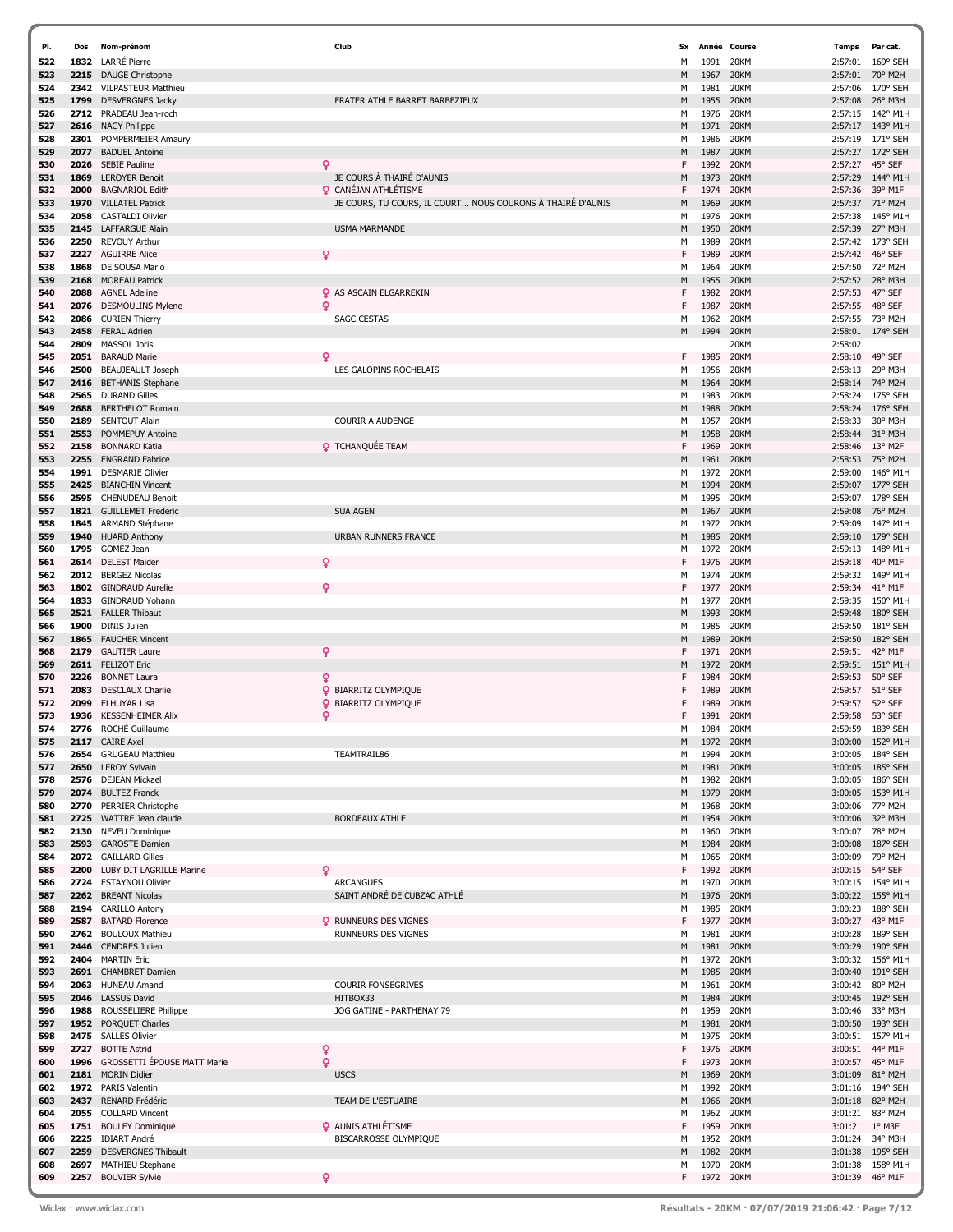| PI.        | Dos  | Nom-prénom                                        | Club                                                | Sx     |              | Année Course | Temps              | Par cat.                      |
|------------|------|---------------------------------------------------|-----------------------------------------------------|--------|--------------|--------------|--------------------|-------------------------------|
| 610        | 2474 | <b>BERG Alizee</b>                                | Q                                                   | F      | 1993         | 20KM         | 3:01:40            | 55° SEF                       |
| 611        | 1764 | <b>BUTEL Olivier</b>                              | POUSSE PIEDS FOURAS                                 | M      | 1987         | 20KM         | 3:01:48            | 196° SEH                      |
| 612        | 2496 | <b>AUGER Loïc</b>                                 |                                                     | м      | 1963         | 20KM         | 3:01:51            | 84° M2H                       |
| 613        | 2577 | <b>BRIERE</b> Charlène                            | Q                                                   | F      | 1992         | 20KM         | 3:01:52            | 56° SEF                       |
| 614        | 2714 | <b>OLIVEIRA Gerard</b>                            |                                                     | м      | 1982         | 20KM         | 3:02:01            | 197° SEH                      |
| 615        | 1932 | <b>OURLIAC Jerome</b>                             |                                                     | M      | 1977         | 20KM         | 3:02:13            | 159° M1H                      |
| 616        | 1824 | <b>JEANNE Pierre</b>                              |                                                     | м      | 1965         | 20KM         | 3:02:14            | 85° M2H                       |
| 617        | 1927 | <b>BURGUBURE Stéphanie</b>                        | Q                                                   | F      | 1972         | 20KM         | 3:02:22            | 47° M1F                       |
| 618        | 1718 | <b>BRISSON Christophe</b>                         | SANS                                                | м      | 1972         | 20KM         | 3:02:23            | 160° M1H                      |
| 619        | 1819 | DA CUNA RODRIGUES Paulo                           |                                                     | M      | 1973         | 20KM         | 3:02:24            | 161° M1H                      |
| 620        | 1776 | <b>LIAUD Fabrice</b>                              |                                                     | м      | 1973         | 20KM         | 3:02:24            | 162° M1H                      |
| 621        | 1720 | <b>BRUTO Audrey</b>                               | Q                                                   | F      | 1978         | 20KM         | 3:02:24            | 48° M1F                       |
| 622        | 2621 | <b>SUTRA Marine</b>                               | <b>Q</b> US COLOMIERS                               | F      | 1991         | 20KM         | 3:02:24            | 57° SEF                       |
| 623        | 1729 | <b>SEGUIN Christophe</b>                          |                                                     | M      | 1971         | 20KM         | 3:02:28            | 163° M1H                      |
| 624        | 2071 | <b>BALLOT Sebastien</b>                           |                                                     | м      | 1976         | 20KM         | 3:02:29            | 164° M1H                      |
| 625        | 2359 | <b>GAILLARD Florent</b>                           |                                                     | M      | 1966         | 20KM         | 3:02:38            | 86° M2H                       |
| 626        | 2024 | VAÏSSE Jean-philippe                              |                                                     | м      | 1982         | 20KM         | 3:02:41            | 198° SEH                      |
| 627        | 2581 | <b>CHARPENTIER Jimmy</b>                          | <b>ELIZABERRY</b>                                   | M      | 1990         | 20KM         | 3:02:42            | 199° SEH                      |
| 628        | 2004 | NAUCHE Jérôme                                     |                                                     | м      | 1974         | 20KM         | 3:02:56            | 165° M1H                      |
| 629        | 1771 | <b>GRANIER Jonathan</b>                           |                                                     | M      | 1982         | 20KM         | 3:03:07            | 200° SEH                      |
| 630        | 2124 | <b>MORISSET</b> Elise                             | <b>Q</b> RUN SWIM & CO'ACHING LA ROCHELLE           | F      | 1990         | 20KM         | 3:03:19            | 58° SEF                       |
| 631        | 2559 | <b>LALOUETTE Christine</b>                        | <b>Q</b> RUN SWIM & CO                              | F      | 1970         | 20KM         | 3:03:19            | 49° M1F                       |
| 632        | 2102 | <b>FAURE Mickael</b>                              |                                                     | М      | 1982         | 20KM         | 3:03:23            | 201° SEH                      |
| 633        | 2075 | <b>GARBAIL Laetitia</b>                           | Q                                                   | F      | 1981         | 20KM         | 3:03:23            | 59° SEF                       |
| 634        | 2382 | GARIOU Sébastien                                  |                                                     | М      | 1977         | 20KM         | 3:03:33            | 166° M1H                      |
| 635        | 1893 | <b>MARION Sophie</b>                              | <b>Q</b> ASI COURSE PÉDESTRE                        | F      | 1976         | 20KM         | 3:03:33            | 50° M1F                       |
| 636        | 1908 | JASPART Valérie                                   | <b>Q</b> UAGM                                       | F      | 1972         | 20KM         | 3:03:35            | 51° M1F                       |
| 637        | 2642 | <b>RIBEYROLLE Didier</b>                          |                                                     | M      | 1969         | 20KM         | 3:03:40            | 87° M2H                       |
| 638        | 2783 | <b>LEFORT Félix</b>                               |                                                     | м      | 1988         | 20KM         | 3:03:43            | 202° SEH                      |
| 639        | 2547 | PARADIS Alexandre                                 |                                                     | M      | 1988         | 20KM         | 3:03:44            | 203° SEH                      |
| 640        | 2583 | JARREAU François                                  | SPIRIDON CLUB DAUPHINOIS                            | м      | 1953         | 20KM         | 3:03:44            | 35° M3H                       |
| 641        | 2707 | <b>HAMON David</b>                                |                                                     | M      | 1986         | 20KM         | 3:03:51            | 204° SEH                      |
| 642        | 2506 | <b>DUBEDAT Tommy</b>                              |                                                     | м      | 1988         | 20KM         | 3:03:55            | 205° SEH                      |
| 643        | 2240 | <b>SOHIER Renaud</b>                              |                                                     | M      | 1980         | 20KM         | 3:03:56            | 206° SEH                      |
| 644        | 2716 | <b>LETAIEF Amar</b>                               | <b>Q</b> COURIR A MONTECH                           | F      | 1961         | 20KM         | 3:03:59            | 14° M2F                       |
| 645        | 2036 | <b>TILHAC Nathalie</b>                            | Q                                                   | F      | 1968         | 20KM         | 3:04:02            | $15^{\circ}$ M2F              |
| 646        | 1800 | SIBILEAU Julien                                   | RUNNINGCLUB ST MAIXENT                              | м      | 1989         | 20KM         | 3:04:03            | 207° SEH                      |
| 647        | 2640 | <b>UHLRICH Xavier</b>                             | DJO COMPEX                                          | M      | 1992         | 20KM         | 3:04:07            | 208° SEH                      |
| 648        | 1861 | <b>SEGRETIN François</b>                          |                                                     | м      | 1988         | 20KM         | 3:04:22            | 209° SEH                      |
| 649        | 1753 | <b>GRELIER Amandine</b>                           | Q                                                   | F      | 1989         | 20KM         | 3:04:22            | 60° SEF                       |
| 650        | 1837 | <b>AUBUGEAU Patricia</b>                          | Q<br><b>RUNNEURS DES VIGNES</b>                     | F      | 1961         | 20KM         | 3:04:24            | $16^{\circ}$ M <sub>2</sub> F |
| 651        | 2373 | <b>PIAUD Nathalie</b>                             | о                                                   | F      | 1966         | 20KM         | 3:04:27            | 17° M2F                       |
| 652        | 2104 | CHASSIGNEUX-LAQUEILLE Marie-france                | <b>Q</b> LA FOULÉE DES JALLES                       | F      | 1957         | 20KM         | 3:04:28            | 2° M3F                        |
| 653        | 2081 | AIT RADI Hichame                                  |                                                     | M      | 1976         | 20KM         | 3:04:29            | 167° M1H                      |
| 654        | 2620 | <b>DOSTES Florence</b>                            | <b>Q</b> COURIR EN NOUVELLE AQUITAINE               | F      | 1977         | 20KM         | 3:04:30            | 52° M1F                       |
| 655        | 2598 | <b>GOARRE Pierre</b>                              | AIGLES DE PAU                                       | M      | 1971         | 20KM         | 3:04:33            | 168° M1H                      |
| 656        | 2289 | FONTAGNE Chrystèle                                | <b>Q</b> URBAN RUNNERS ARCACHON                     | F.     | 1972         | 20KM         | 3:04:42            | 53° M1F                       |
| 657        | 2152 | <b>BALAT Philippe</b>                             | ROULE TA BOS                                        | M      | 1969         | 20KM         | 3:04:44            | 88° M2H                       |
| 658        | 2533 | <b>FOURNEAU Raphael</b>                           |                                                     | м      | 1971         | 20KM         | 3:04:45            | 169° M1H                      |
| 659        | 1542 | ***** DOSSARD INCONNU                             |                                                     |        |              | 20KM         | 3:04:48            |                               |
| 660        | 2057 | <b>BARAUD Patrick</b>                             | ANONYMES DU CAMPUS                                  | м      | 1958         | 20KM         | 3:05:11            | 36° M3H                       |
| 661        | 1807 | <b>TAUZIN Audrey</b>                              | <b>Q</b> SUAGEN                                     | F      | 1985         | 20KM         | 3:05:12            | 61° SEF                       |
| 662        | 2670 | <b>HIRIART DURRUTHY Benoit</b>                    |                                                     | м      | 1977         | 20KM         | 3:05:14            | 170° M1H                      |
| 663        |      | 2653 GITEL Rémi                                   |                                                     | M      | 1981         | 20KM         | 3:05:19            | $210^{\circ}$ SEH             |
| 664        | 2054 | MEININGER CASSAGNE Laurent                        |                                                     | м      | 1973         | 20KM         | 3:05:20            | 171° M1F                      |
| 665        | 1787 | <b>TOULAT Krystelle</b>                           | <b>Q</b> ESM CHALLANS                               | F      | 1971         | 20KM         | 3:05:24            | 54° M1F                       |
| 666        | 2188 | <b>PIERRE Marcel</b>                              | <b>USB</b>                                          | М      | 1947         | 20KM         | 3:05:25            | 4° M4H                        |
| 667        | 2089 | <b>MERCIER Severine</b>                           | ò                                                   | F      | 1972         | 20KM         | 3:05:26            | 55° M1F                       |
| 668        | 2137 | <b>FOURNIER Aurélie</b>                           | ò<br>CA BIRAC                                       | F      | 1981         | 20KM         | 3:05:26            | 62° SEF                       |
| 669        | 2361 | <b>MERCIER Sylvie</b>                             | ó                                                   | F      | 1968         | 20KM         | 3:05:28            | $18^{\circ}$ M2F              |
| 670        |      | 2353 AMICE Francoise                              | ò                                                   | F      | 1970         | 20KM         | 3:05:28            | 56° M1F                       |
| 671        | 1907 | <b>GARIOU Maud</b>                                | ò                                                   | F      | 1984         | 20KM         | 3:05:29            | 63° SEF                       |
| 672        | 1899 | MOUILLÉ Noémie                                    | ö                                                   | F      | 1983         | 20KM         | 3:05:30            | 64° SEF                       |
| 673        |      | 1931 THIANT Philippe                              |                                                     | M      | 1974         | 20KM         | 3:05:32            | 172° M1H                      |
| 674        |      | 1966 THIANT Julien                                |                                                     | м      | 1980         | 20KM         | 3:05:33            | 211° SEH                      |
| 675        | 2395 | <b>EVRARD Mathurin</b>                            |                                                     | M      | 1991         | 20KM         | 3:05:36            | 212° SEH                      |
| 676        | 1961 | <b>NOGUES Amaury</b>                              |                                                     | м      | 1995         | 20KM         | 3:05:36            | 213° SEH                      |
| 677        | 2708 | <b>LEFORT Cecile</b>                              | c                                                   | F      | 1970         | 20KM         | 3:05:38            | 57° M1F                       |
| 678        | 2630 | <b>HARDY Stephane</b>                             |                                                     | м      | 1983         | 20KM         | 3:05:44            | 214° SEH                      |
| 679        | 2390 | GAUDET Stéphane                                   |                                                     | M      | 1972         | 20KM         | 3:05:48            | 173° M1H                      |
| 680        | 1736 | MONTAIGNAC Jérôme                                 |                                                     | м      | 1974         | 20KM         | 3:05:49            | 174° M1H                      |
| 681        | 2284 | POURTAU Vincent                                   |                                                     | M      | 1973         | 20KM         |                    | 3:05:50 175° M1H              |
| 682        |      | 2514 MANCEAUX Michael                             | <b>TEAM KAGOUILLE</b>                               | м      | 1975         | 20KM         | 3:05:52            | 176° M1H                      |
| 683        | 2489 | <b>DUPRAT Vincent</b>                             |                                                     | M      | 1989         | 20KM         | 3:06:14            | 215° SEH                      |
| 684        | 2033 | <b>CARDIET Colleen</b>                            | ò                                                   | F      | 1993         | 20KM         |                    | 3:06:17 65° SEF               |
| 685        | 2652 | <b>ORLIAC Morgane</b>                             | ò                                                   | F      | 1986         | 20KM         | 3:06:19            | 66° SEF                       |
| 686        | 1830 | PERAIRE Thomas                                    | LAYRAC TRIATHLON                                    | м      | 1986         | 20KM         | 3:06:22            | 216° SEH                      |
| 687        |      | 1924 DIZET Nathalie                               | <b>Q</b> RCTAT TONNAY-CHARENTE                      | F      | 1968         | 20KM         |                    | 3:06:27 19° M2F               |
| 688        | 2164 | <b>DIZET Loïc</b>                                 | RCTAT TONNAY-CHARENTE                               | М      | 1968         | 20KM         | 3:06:28            | 89° M2H                       |
| 689<br>690 |      | 1814 MEBREK Eric                                  | <b>Q</b> ES BLANQUEFORT                             | M<br>F | 1966<br>1970 | 20KM<br>20KM | 3:06:37            | 90° M2H                       |
| 691        | 2548 | 2456 MARIN Sophie<br>ESTEVES DE OLIVEIRA Isabelle | <b>Q</b> ARBUS RUNNING                              | F      | 1969         | 20KM         | 3:06:57<br>3:07:07 | 58° M1F<br>20° M2F            |
| 692        | 2572 | ESTEVES DE OLIVEIRA Jose                          | ARBUS RUNNING                                       | М      | 1967         | 20KM         | 3:07:08            | 91° M2H                       |
| 693        |      | 1973 COLMAGRO Regine                              | Q                                                   | F      | 1963         | 20KM         | 3:07:19            | 21° M2F                       |
| 694        | 2280 | <b>LAMOTHE Nathalie</b>                           | ò                                                   | F      | 1963         | 20KM         | 3:07:20            | 22° M2F                       |
| 695        | 1969 | <b>CHEVALIER Joseph</b>                           |                                                     | M      | 1978         | 20KM         |                    | 3:07:21 177° M1H              |
| 696        | 2030 | <b>GUEYE Arame</b>                                | <b>Q</b> UNION SPORTIVE CENON ATHLÉTISME/ HITBOX 33 | F      | 1977         | 20KM         | 3:07:27            | 59° M1F                       |
| 697        |      | 1745 ROGER Gérard                                 | AUNISATHLÉTISMELAROCHELLEAYTRÉ                      | M      | 1951 20KM    |              |                    | 3:07:27 37° M3H               |
|            |      |                                                   |                                                     |        |              |              |                    |                               |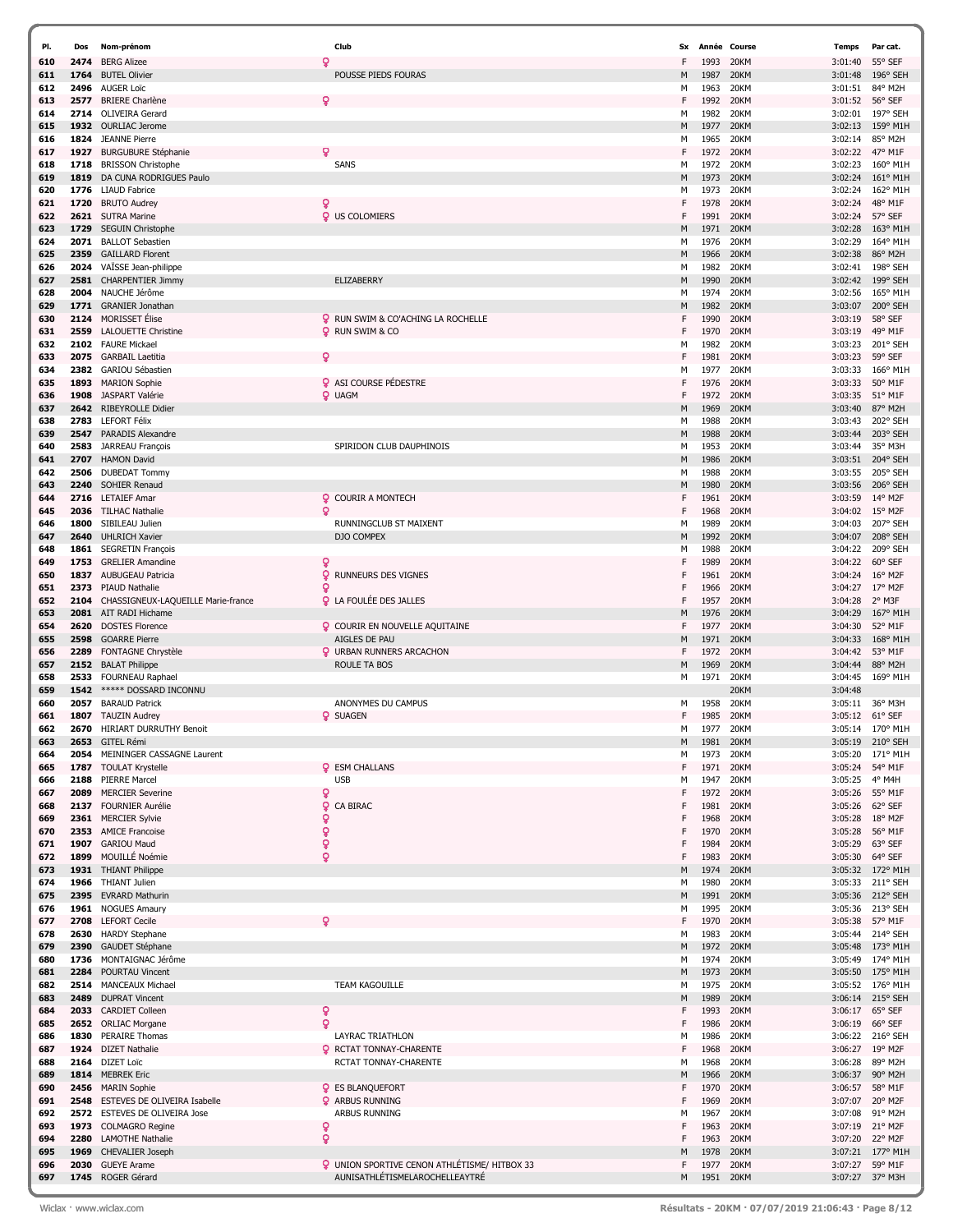| PI. | Dos  | Nom-prénom                     | Club                                       | Sx |      | Année Course | <b>Temps</b> | Par cat.          |
|-----|------|--------------------------------|--------------------------------------------|----|------|--------------|--------------|-------------------|
| 698 | 2273 | <b>DENIAU Pierre</b>           |                                            | м  | 1975 | 20KM         | 3:07:55      | 178° M1H          |
| 699 | 2266 | <b>VILLETTE Gregory</b>        |                                            | М  | 1980 | 20KM         | 3:07:56      | 217° SEH          |
| 700 |      | 2142 YILDIRIM Gunay            |                                            | м  | 1978 | 20KM         | 3:07:57      | 179° M1H          |
| 701 |      | 2684 ARBURUA Paxkal            | <b>NAPURRAK</b>                            | M  | 1972 | 20KM         | 3:08:06      | 180° M1H          |
| 702 |      | 2601 CLERC'H Stéphane          | <b>KERF EN TRAIL</b>                       | M  | 1971 | 20KM         | 3:08:12      | 181° M1H          |
| 703 |      | 2375 ETCHETO Mikel             | <b>UA LOURDES</b>                          | M  | 1977 | 20KM         | 3:08:16      | 182° M1H          |
| 704 | 2101 | ESCOUBÉ Didier                 | AS ASCAIN                                  | м  | 1975 | 20KM         | 3:08:18      | 183° M1H          |
| 705 |      | 1884 LANUC Marine              | <b>Q</b> URBAN RUNNERS ARCACHON            | F  | 1987 | 20KM         | 3:08:26      | 67° SEF           |
| 706 |      | 2034 DEVISE Frederic           |                                            | м  | 1978 | 20KM         | 3:08:26      | 184° M1H          |
| 707 | 1828 | <b>BELLOIN Eric</b>            | <b>JOG GATINE PARTHENAY</b>                | М  | 1960 | 20KM         | 3:08:28      | 92° M2H           |
| 708 |      | 2771 BOUBERT Ugo               |                                            | м  | 1982 | 20KM         | 3:08:37      | 218° SEH          |
| 709 |      | 1774 PAYRE Emmanuelle          | <b>Q</b> CAV                               | F  | 1977 | 20KM         | 3:08:39      | 60° M1F           |
| 710 | 1874 | <b>AZCON Didier</b>            | CAV                                        | м  | 1967 | 20KM         | 3:08:39      | 93° M2H           |
| 711 | 2467 | <b>TOURREILLE Ludovic</b>      |                                            | M  | 1987 | 20KM         | 3:08:40      | 219° SEH          |
| 712 |      | 2551 PALACIN Ghislaine         | ò                                          | F  | 1958 | 20KM         | 3:08:43      | 3° M3F            |
| 713 | 2580 | <b>CAZALIS Patrick</b>         |                                            | М  | 1967 | 20KM         | 3:08:45      | 94° M2H           |
| 714 |      | 2757 LEHOUX Beatrice           | <b>Q</b> SPIRIDON CHARENTE                 | F  | 1962 | 20KM         | 3:08:50      | 23° M2F           |
| 715 | 2426 | <b>IRIGOYEN Carole</b>         | ö                                          | F  | 1987 | 20KM         | 3:08:54      | 68° SEF           |
| 716 |      | 1925 LECONTE Christophe        | RCTAT TONNAY-CHARENTE                      | м  | 1969 | 20KM         | 3:08:55      | 95° M2H           |
| 717 |      | 2415 LAVERGNE Antoine          |                                            | М  | 1991 | 20KM         | 3:08:56      | 220° SEH          |
| 718 | 2787 | <b>BLANCHET Marie odile</b>    | ò                                          | F  | 1976 | 20KM         | 3:08:57      | 61° M1F           |
| 719 |      | 2786 LAFOURCADE Fanny          | ó                                          | F  | 1976 | 20KM         | 3:08:57      | 62° M1F           |
| 720 |      | 1858 MERIE Baptiste            |                                            | м  | 1994 | 20KM         | 3:09:03      | 221° SEH          |
| 721 |      | 1823 FIGARD Lorène             | ó                                          | F  | 1991 | 20KM         | 3:09:03      | 69° SEF           |
| 722 |      | 2334 MANTEL Olivier            |                                            | м  | 1974 | 20KM         | 3:09:09      | 185° M1H          |
| 723 |      | 2711 GUARNERI William          |                                            | М  | 1975 | 20KM         | 3:09:23      | 186° M1H          |
| 724 |      | 2073 MAUPOME Jean philippe     | ASI COURSE PEDESTRE                        | м  | 1966 | 20KM         | 3:09:23      | 96° M2H           |
| 725 |      | 2558 TOUYET Julie              | ó                                          | F  | 1988 | 20KM         | 3:09:25      | 70° SEF           |
| 726 |      | 2791 CONDAMINAS Arnaud         |                                            | м  | 1984 | 20KM         | 3:09:26      | 222° SEH          |
| 727 |      | 2779 DUPONT Philippe           |                                            | М  | 1981 | 20KM         | 3:09:26      | 223° SEH          |
| 728 |      | 2018 SOLE Nadia                | <b>Q</b> ALTEA                             | F  | 1958 | 20KM         | 3:09:27      | 4° M3F            |
| 729 |      | 2407 MAGNET Nora               | Q<br>ALTEA LA TESTE DE BUCH                | F  | 1961 | 20KM         | 3:09:27      | 24° M2F           |
| 730 |      | 2672 FERRER Delphine           | ó                                          | F  | 1979 | 20KM         | 3:09:30      | 63° M1F           |
| 731 | 2778 | <b>MAGRI Jerome</b>            |                                            | М  | 1974 | 20KM         | 3:09:31      | 187° M1H          |
| 732 |      | 2459 MELIX Greg                |                                            | м  | 1999 | 20KM         | 3:09:32      | 6° ESH            |
| 733 |      | 2242 CHAUMETTE Philippe        |                                            | M  | 1963 | 20KM         | 3:09:46      | 97° M2H           |
| 734 |      | 2214 AYRAULT Marie-laure       | 9 JOG GATINE                               | F  | 1969 | 20KM         | 3:09:47      | 25° M2F           |
| 735 |      | 2696 FOUGEANET Fabien          |                                            | М  | 1985 | 20KM         | 3:10:05      | 224° SEH          |
| 736 |      | 2755 GONCALVES David           |                                            | м  | 1989 | 20KM         | 3:10:15      | 225° SEH          |
| 737 | 2668 | <b>VOISIN Julie</b>            | Q                                          | F  | 1987 | 20KM         | 3:10:27      | 71° SEF           |
| 738 |      | 2627 MEYROU Olivier            |                                            | м  | 1972 | 20KM         | 3:10:31      | 188° M1H          |
| 739 |      | 2331 WLOSIK Christophe         | ASGB BORDEAUX                              | М  | 1965 | 20KM         | 3:10:36      | 98° M2H           |
| 740 |      | 2491 LAMAZOU-BETBEDER Francois |                                            | м  | 1984 | 20KM         | 3:10:39      | 226° SEH          |
| 741 |      | 2279 MARTINON Emilie           | <b>Q</b> FSPN                              | F  | 1982 | 20KM         | 3:10:44      | 72° SEF           |
| 742 |      | 2312 RIOM Nelly                | Q<br>ASGB BORDEAUX                         | F  | 1974 | 20KM         | 3:10:49      | 64° M1F           |
| 743 | 2358 | <b>GOMEZ Veronique</b>         | ó                                          | F  | 1972 | 20KM         | 3:10:59      | 65° M1F           |
| 744 |      | 1882 GONNET Yoann              |                                            | м  | 1983 | 20KM         | 3:11:14      | 227° SEH          |
| 745 |      | 2792 ALBA Laurent              |                                            |    |      | 20KM         | 3:11:15      |                   |
| 746 |      | 2423 CLERC'H Nicolas           | <b>KERF EN TRAIL</b>                       | M  | 1975 | 20KM         | 3:11:20      | 189° M1H          |
| 747 | 1709 | <b>HURTES Xavier</b>           |                                            | М  | 1963 | 20KM         | 3:11:31      | 99° M2H           |
| 748 |      | 2218 FAURE Fabrice             |                                            | M  | 1973 | 20KM         | 3:11:36      | 190° M1H          |
| 749 |      | 2208 CAUBIT Adrien             |                                            | M  | 1987 | 20KM         | 3:11:49      | 228° SEH          |
| 750 |      | 2267 LAMOTHE Pierre            |                                            | м  | 1959 | <b>20KM</b>  | 3:12:06      | 38° M3H           |
| 751 |      | 2260 TAUZIN Stephane           | <b>CASTETS TEAM TRAIL</b>                  | M  | 1974 | 20KM         | 3:12:10      | 191° M1H          |
| 752 |      | 1928 TIGHILT Aurélie           | <b>Q</b> CASTETS TEAM TRAIL                | F  | 1982 | 20KM         |              | 3:12:12 73° SEF   |
| 753 | 1727 | <b>BOURIAU Sophie</b>          | <b>Q</b> VO2 BESSINES                      | F  | 1974 | 20KM         | 3:12:13      | 66° M1F           |
| 754 | 1849 | <b>BERTEAUX Benedicte</b>      | <b>Q</b> VO2 BESSINES                      | F  | 1971 | 20KM         |              | 3:12:14 67° M1F   |
| 755 |      | 2328 GALINIER Charles          | ANONYMES DU CAMPUS                         | М  | 1991 | 20KM         | 3:12:15      | 229° SEH          |
| 756 |      | 2095 SOUSSELIER Beatrice       | $Q$ 033016                                 | F  | 1952 | 20KM         | 3:12:29      | 5° M3F            |
| 757 |      | 2147 SOULET Michel             |                                            | M  | 1960 | 20KM         | 3:12:43      | $100^{\circ}$ M2H |
| 758 |      | 2615 DUBUISSON Michel          |                                            | м  | 1955 | 20KM         | 3:12:58      | 39° M3H           |
| 759 |      | 2522 BASTIEN Philippe          |                                            | M  | 1963 | 20KM         | 3:13:01      | 101° M2H          |
| 760 |      | 1980 FEUTRY Philippe           | FOULÉES VERTES EN LIBOURNAIS               | м  | 1967 | 20KM         | 3:13:08      | 102° M2H          |
| 761 |      | 1983 MAUGET Isabelle           | <b>Q</b> FOULÉES VERTES EN LIBOURNAIS      | F  | 1966 | 20KM         | 3:13:09      | 26° M2F           |
| 762 |      | 2311 LE LAN Eric               | <b>COURIR A MONTECH</b>                    | м  | 1968 | 20KM         | 3:13:09      | 103° M2H          |
| 763 |      | 2335 JOY Philippe              |                                            | М  | 1950 | 20KM         | 3:13:17      | 40° M3H           |
| 764 |      | 1986 CASTAING Hervé            |                                            | м  | 1958 | 20KM         | 3:13:22      | 41° M3H           |
| 765 |      | 2272 DECOMBE Charlotte         | ç                                          | F  | 1991 | 20KM         | 3:13:26      | 74° SEF           |
| 766 |      | 2667 LABAYE Gilles             | SPIRIDON PÉRIGORD POURPRE                  | м  | 1961 | 20KM         | 3:13:28      | 104° M2H          |
| 767 |      | 2129 MARCADIEU Paula           | ð                                          | F  | 1967 | 20KM         | 3:13:30      | 27° M2F           |
| 768 |      | 1894 PERROCHEAU Christelle     | <b>Q</b> CREDIT AGRICOLE CHARENTE PERIGORD | F  | 1970 | 20KM         | 3:13:40      | 68° M1F           |
| 769 |      | 1768 DRUGEON Janypierre        | C A SAINT AGNANT                           | М  | 1953 | 20KM         | 3:13:41      | 42° M3H           |
| 770 |      | 1844 CAPDEPON Brice            |                                            | м  | 1989 | 20KM         | 3:13:50      | 230° SEH          |
| 771 |      | 2658 SALTANI Monia             | <b>Q</b> MACADAM COLOMIERS                 | F  | 1973 | 20KM         | 3:13:56      | 69° M1F           |
| 772 |      | 2223 MACOIN Ilan               |                                            | м  | 1995 | 20KM         | 3:14:03      | 231° SEH          |
| 773 |      | 2070 MACOIN Jean-pierre        |                                            | М  | 1960 | 20KM         | 3:14:04      | 105° M2H          |
| 774 |      | 2105 BERARD Virginie           | ò                                          | F  | 1981 | 20KM         | 3:14:17      | 75° SEF           |
| 775 |      | 1808 JAY Jean                  | AUNIS À LA ROCHELLE AYTRÉ                  | M  | 1956 | 20KM         | 3:14:38      | 43° M3H           |
| 776 |      | 2205 PERRAULT Daniel           |                                            | м  | 1974 | 20KM         | 3:14:41      | 192° M1H          |
| 777 |      | 2341 NAAM Yasmina              |                                            | F  | 1972 | 20KM         | 3:14:41      | 70° M1F           |
| 778 |      | 2198 REY Bernard               |                                            | м  | 1960 | 20KM         | 3:14:43      | 106° M2H          |
| 779 |      | 2379 RENAUDEAU Chantal         | <b>Q</b> PAS DE CLUB                       | F  | 1960 | 20KM         | 3:14:54      | 28° M2F           |
| 780 |      | 2349 CANTIN Christian          |                                            | м  | 1959 | 20KM         | 3:14:54      | 44° M3H           |
| 781 |      | 2591 LEJAY Bruno               | <b>GALOPINS ROCHELAIS</b>                  | М  | 1963 | 20KM         | 3:15:01      | 107° M2H          |
| 782 |      | 1954 RAIMONDEAU Jacques        | <b>CSN</b>                                 | м  | 1967 | 20KM         | 3:15:15      | 108° M2H          |
| 783 |      | 1738 DUPRE Nicolas             |                                            | М  | 1984 | 20KM         | 3:15:20      | 232° SEH          |
| 784 |      | 2191 MOMBRU Didier             |                                            | м  | 1968 | 20KM         | 3:15:29      | 109° M2H          |
| 785 |      | 2503 FRADON Jean christophe    | AKROBITUM                                  | M  | 1969 | 20KM         |              | 3:15:32 110° M2H  |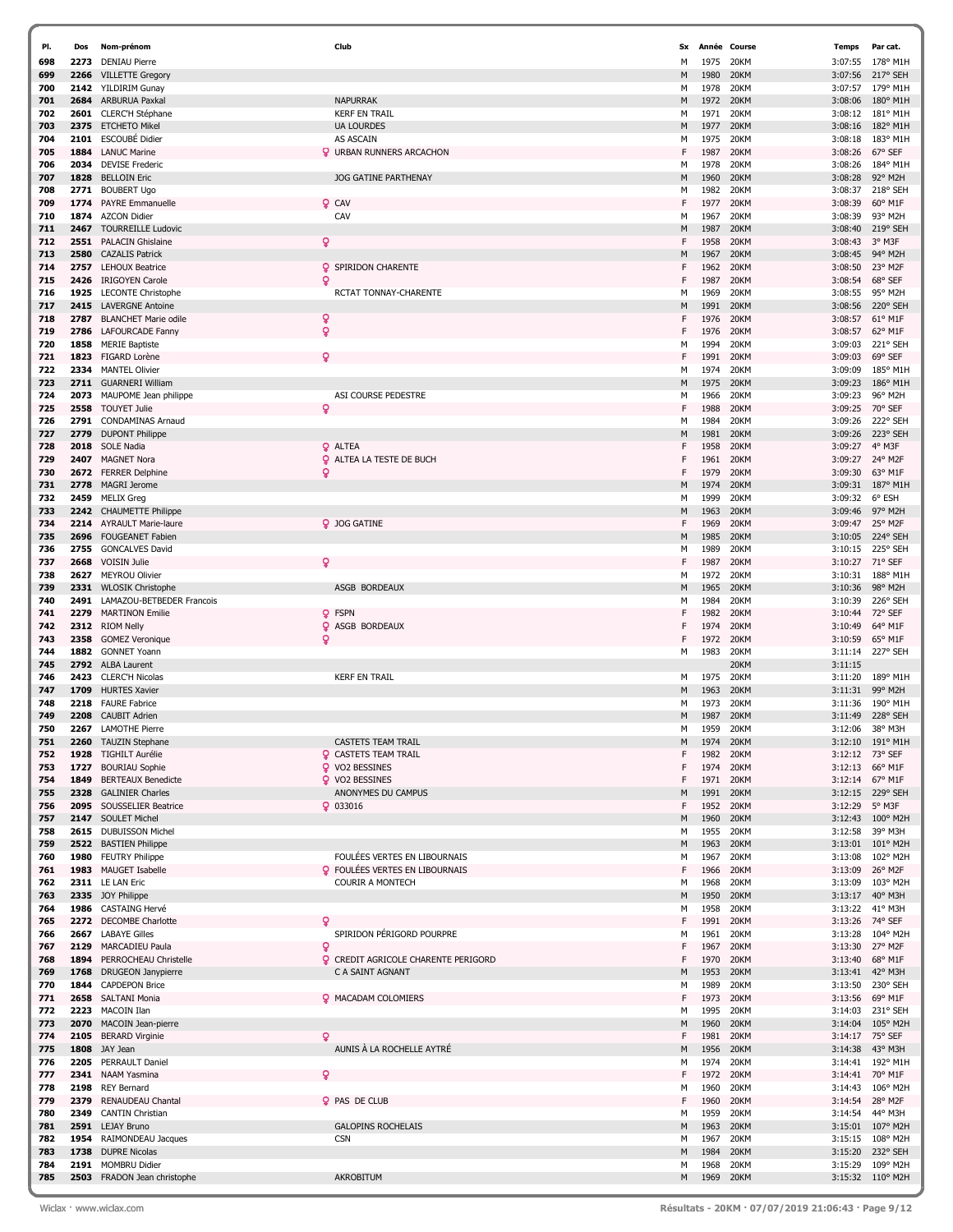| PI. | Dos  | Nom-prénom                     | Club                                      | Sx | Année | Course    | <b>Temps</b> | Par cat.          |
|-----|------|--------------------------------|-------------------------------------------|----|-------|-----------|--------------|-------------------|
| 786 | 1856 | <b>LAURENT Maxime</b>          |                                           | M  | 1987  | 20KM      | 3:15:34      | 233° SEH          |
| 787 | 1872 | <b>GIRARD Sylvie</b>           | <b>Q</b> NON LICENCIÉE                    | F  | 1965  | 20KM      | 3:15:34      | 29° M2F           |
| 788 | 1801 | <b>LATONA Michel</b>           | AJS LA GARDE                              | М  | 1965  | 20KM      | 3:15:43      | 111° M2H          |
| 789 | 2408 |                                | <b>BRAS KC</b>                            | M  | 1983  | 20KM      | 3:15:47      | 234° SEH          |
|     |      | LIENARD Benjamin               |                                           |    |       |           |              |                   |
| 790 | 2360 | <b>DINDAUD Laurent</b>         |                                           | м  | 1969  | 20KM      | 3:16:00      | 112° M2H          |
| 791 | 2385 | <b>LADEUIX Petti</b>           |                                           | M  | 1989  | 20KM      | 3:16:05      | 235° SEH          |
| 792 | 1711 | <b>SALESSE Claire</b>          | Q                                         | F  | 1983  | 20KM      | 3:16:20      | 76° SEF           |
| 793 | 1706 | <b>GORSKI Nicolas</b>          |                                           | М  | 1975  | 20KM      | 3:16:22      | 193° M1H          |
| 794 | 2064 | CHABRIER Sébastien             | <b>BRAS KC</b>                            | M  | 1982  | 20KM      | 3:16:30      | 236° SEH          |
| 795 | 2476 | <b>MOÏSE Vincent</b>           | TRAILEURS DU MARENSIN                     | M  | 1971  | 20KM      | 3:16:31      | 194° M1H          |
| 796 | 2599 | LABARTHE Marlène               | Q                                         | F  | 1981  | 20KM      | 3:16:42      | 77° SEF           |
| 797 | 2479 | <b>GAYRAL Monique</b>          | <b>Q</b> ANONYMES-DU-CAMPUS               | F  | 1957  | 20KM      | 3:16:44      | 6° M3F            |
| 798 | 2023 | LE NEDIC Bruno                 |                                           | М  | 1972  | 20KM      | 3:16:45      | 195° M1H          |
| 799 | 2790 | <b>GUITHOU Claude</b>          |                                           | M  | 1964  | 20KM      | 3:16:53      | 113° M2H          |
| 800 | 2079 | <b>NONG Kakmol</b>             |                                           | М  | 1985  | 20KM      | 3:16:56      | 237° SEH          |
| 801 | 2502 | <b>CAVERO Aurélie</b>          | Q                                         | F  | 1977  | 20KM      | 3:17:12      | 71° M1F           |
|     |      |                                |                                           |    |       |           |              |                   |
| 802 | 1955 | <b>CRETIER Lionel</b>          |                                           | М  | 1962  | 20KM      | 3:17:12      | 114° M2H          |
| 803 | 1971 | VIGNAU Arnaud                  |                                           | M  | 1986  | 20KM      | 3:17:18      | 238° SEH          |
| 804 | 2234 | DELEMOTTE Cedric               |                                           | м  | 1982  | 20KM      | 3:17:20      | 239° SEH          |
| 805 | 1890 | <b>KAMMERER Baptiste</b>       |                                           | M  | 1986  | 20KM      | 3:17:28      | 240° SEH          |
| 806 | 2418 | FRAYSSE Arnaud                 |                                           | М  | 1984  | 20KM      | 3:17:29      | 241° SEH          |
| 807 | 2647 | MEILLACQ Bruno                 |                                           | M  | 1955  | 20KM      | 3:17:41      | 45° M3H           |
| 808 | 2212 | <b>ALMARCHA Caroline</b>       | Q                                         | F  | 1971  | 20KM      | 3:18:19      | 72° M1F           |
| 809 | 1919 | <b>JOUVE Chantal</b>           | <b>Q</b> RCTAT TONNAY-CHARENTE            | F  | 1959  | 20KM      | 3:18:21      | 7° M3F            |
| 810 | 1888 | <b>DUMAS Philippe</b>          | FOULÉE BEAUZELLOISE                       | M  | 1963  | 20KM      | 3:18:22      | 115° M2H          |
| 811 | 2492 | <b>TREBUCQ Sebastien</b>       |                                           | M  | 1976  | 20KM      | 3:18:28      | 196° M1H          |
|     |      |                                | <b>CENTRE MEDOC ATHLÉTISME</b>            |    |       |           |              |                   |
| 812 | 1742 | <b>GASTON Bruno</b>            |                                           | м  | 1966  | 20KM      | 3:18:34      | 116° M2H          |
| 813 | 1842 | <b>EYSSON Marie</b>            | <b>Q</b> CENTRE MEDOC ATHLE               | F  | 1977  | 20KM      | 3:18:36      | 73° M1F           |
| 814 | 2293 | <b>CHALMIN Myriam</b>          | <b>Q</b> GREENFEAT                        | F  | 1981  | 20KM      | 3:18:42      | 78° SEF           |
| 815 | 1947 | <b>RIEU David</b>              |                                           | M  | 1981  | 20KM      | 3:18:47      | 242° SEH          |
| 816 | 1926 | PETITJEAN Julien               |                                           | M  | 1983  | 20KM      | 3:18:48      | 243° SEH          |
| 817 | 2448 | GRANERO Joseph                 | <b>VOLLEY CORPO</b>                       | M  | 1964  | 20KM      | 3:18:52      | 117° M2H          |
| 818 | 2354 | <b>BESANCENOT Céline</b>       | $\mathbf{Q}$                              | F  | 1975  | 20KM      | 3:19:03      | 74° M1F           |
| 819 | 2372 | <b>PITTON Eric</b>             | <b>DDX BRUGUIERES</b>                     | M  | 1969  | 20KM      | 3:19:26      | 118° M2H          |
| 820 | 2044 | <b>LANGON Michel</b>           | <b>ASCAIN</b>                             | М  | 1945  | 20KM      | 3:19:34      | 5° M4H            |
| 821 | 2176 | <b>MENARD Patricia</b>         | Q                                         | F  | 1962  | 20KM      | 3:19:44      | 30° M2F           |
| 822 | 2604 | <b>COUSSI Michael</b>          | URBAN RUNNERS BORDEAUX                    | м  | 1976  | 20KM      | 3:20:09      | 197° M1H          |
|     | 2610 |                                |                                           |    | 1978  | 20KM      |              | 198° M1H          |
| 823 |      | <b>BARRAY Thomas</b>           |                                           | M  |       |           | 3:20:09      |                   |
| 824 | 2185 | LE ROY Anaïs                   | $\mathbf{Q}$                              | F  | 1988  | 20KM      | 3:20:20      | 79° SEF           |
| 825 | 1965 | <b>FERRAS Romain</b>           |                                           | М  | 1989  | 20KM      | 3:20:22      | 244° SEH          |
| 826 | 2499 | MONTAGNIER Grégory             |                                           | м  | 1982  | 20KM      | 3:20:37      | 245° SEH          |
| 827 | 2694 | THERETZ Jean-claude            |                                           | M  | 1960  | 20KM      | 3:20:40      | 119° M2H          |
| 828 | 1809 | <b>LANOISELEE Nathalie</b>     | <b>Q</b> COURIR FONSEGRIVES               | F  | 1964  | 20KM      | 3:20:55      | 31° M2F           |
| 829 | 1822 | COURT Jean-luc                 |                                           | M  | 1970  | 20KM      | 3:20:56      | 199° M1H          |
| 830 | 2438 | RAVAUD Damien                  | PENA TREME                                | M  | 1987  | 20KM      | 3:21:00      | 246° SEH          |
| 831 | 1902 | <b>GAYE Nathalie</b>           | <b>Q</b> TEAM BIGORRA                     | F  | 1975  | 20KM      | 3:21:02      | 75° M1F           |
| 832 | 2376 | LAC Bernard                    | <b>FFA</b>                                | M  | 1958  | 20KM      | 3:21:09      | 46° M3H           |
| 833 | 2689 | <b>MARIE Malory</b>            | Q                                         | F  | 1970  | 20KM      | 3:21:20      | 76° M1F           |
|     |      | VIOLLEAU Nadia                 | $\mathbf{Q}$                              | F  | 1979  | 20KM      |              | 77° M1F           |
| 834 | 2651 |                                |                                           |    |       |           | 3:21:20      |                   |
| 835 | 2800 | LE NEDIC Morgane               |                                           |    |       | 20KM      | 3:21:31      |                   |
| 836 | 1781 | BARREAU - CRESSENVILLE Roxane  | 2 JOG GATINE                              | F. | 1972  | 20KM      | 3:21:59      | 78° M1F           |
| 837 | 2157 | <b>HUCTEAU Christophe</b>      |                                           | M  | 1966  | 20KM      | 3:22:14      | 120° M2H          |
| 838 |      | 2317 HILLION Claude            | CANÉJAN ATHLÉTISME                        | М  | 1965  | 20KM      | 3:22:14      | 121° M2H          |
| 839 |      | 1992 COSTEDOAT Luc             | RCTAT TONNAY-CHARENTE                     | M  | 1971  | 20KM      | 3:22:20      | 200° M1H          |
| 840 |      | 2323 GARAS Michel              |                                           | м  | 1961  | 20KM      | 3:22:33      | 122° M2H          |
| 841 | 2291 | <b>MARONESE Anthony</b>        |                                           | M  | 1982  | 20KM      | 3:22:36      | 247° SEH          |
| 842 | 2007 | <b>LABARRE Céline</b>          | $\mathbf Q$                               | F. | 1979  | 20KM      |              | 3:22:49 79° M1F   |
| 843 | 2049 | SAUZEREAU Christophe           |                                           | М  | 1970  | 20KM      | 3:22:49      | 201° M1H          |
| 844 |      | 2014 JEAN-MARIE-ELIETTE Waynid |                                           | м  | 1977  | 20KM      | 3:22:50      | 202° M1H          |
| 845 |      | 1834 SCAFONE Dominique         | LEYRENNE AC                               | М  | 1958  | 20KM      |              | 3:22:51 47° M3H   |
| 846 | 2728 | QUEVILLY Julien                |                                           | м  | 1994  | 20KM      |              | 3:22:54 248° SEH  |
| 847 |      | 2066 MONFOUGA Melanie          | Q                                         | F  | 1986  | 20KM      |              | 3:23:22 80° SEF   |
| 848 |      | 2151 MONFOUGA David            |                                           | М  | 1985  | 20KM      |              | 3:23:24 249° SEH  |
| 849 |      | 2524 LE ROUX Valerie           | <b>Q</b> KERF EN TRAIL                    | F  | 1965  | 20KM      |              | 3:23:27 32° M2F   |
| 850 |      | 2016 CHAUVET Cédric            | MARATHON DU COGNAC                        | M  | 1979  | 20KM      |              | 3:23:30 203° M1H  |
|     | 2498 | <b>CARDINEAUD Brigitte</b>     | <b>Q</b> RUN ACCUEIL LA ROCHELLE          | F  | 1959  | 20KM      | 3:23:31      | 8° M3F            |
| 851 |      |                                |                                           | F  |       |           |              |                   |
| 852 |      | 2154 OSTINS Patricia           | <b>Q</b> CENTRE MÉDOC ATHLÉ               |    | 1964  | 20KM      | 3:23:59      | 33° M2F           |
| 853 | 2078 | <b>BESSE Alexandre</b>         | <b>BRAS KC</b>                            | M  | 1985  | 20KM      |              | 3:24:06 250° SEH  |
| 854 | 2507 | <b>BORD Tatiana</b>            | <b>Q</b> ASPOC                            | F  | 1976  | 20KM      | 3:24:07      | 80° M1F           |
| 855 |      | 2673 EYMARD Muriel             | <b>Q</b> ASPOC                            | F  | 1975  | 20KM      | 3:24:08      | 81° M1F           |
| 856 |      | 1702 GUERIN Céline             | <b>Q</b> RUNNEURS DES VIGNES              | F  | 1976  | 20KM      | 3:24:15      | 82° M1F           |
| 857 |      | 2321 SICOT Sandrine            | <b>Q</b> RUN SWIM & CO'ACHING LA ROCHELLE | F  | 1984  | 20KM      | 3:24:43      | 81° SEF           |
| 858 | 2126 | THIRÉ Frédéric                 |                                           | M  | 1964  | 20KM      |              | 3:24:44 123° M2H  |
| 859 | 1886 | <b>GARDERE Marc</b>            |                                           | М  | 1971  | 20KM      | 3:24:47      | 204° M1H          |
| 860 |      | 2163 DORNON Karine             | <b>Q</b> RUN Ô TEAM ELIDE AUTOS           | F  | 1977  | 20KM      | 3:25:04      | 83° M1F           |
| 861 |      | 2171 DESTANNE Philippe         | RUN Ô TEAM ELIDE AUTOS                    | M  | 1971  | 20KM      | 3:25:05      | 205° M1H          |
| 862 | 2745 | <b>VIGNAIS Samuel</b>          |                                           | М  | 1977  | 20KM      | 3:25:48      | 206° M1H          |
| 863 |      | 2744 LEMALE Amandine           | <b>Q</b> ES SEGRE HAUT ANJOU              | F  | 1984  | 20KM      | 3:25:49      | 82° SEF           |
| 864 |      | 1863 DANLOS Jeanmarc           | SWIMRUNCOACHING LA ROCHELLE               | М  | 1961  | 20KM      | 3:26:09      | 124° M2H          |
|     |      |                                |                                           | М  |       | 20KM      |              |                   |
| 865 | 2663 | <b>CAUTE Eric</b>              |                                           |    | 1977  |           |              | 3:26:14 207° M1H  |
| 866 |      | 2536 RICHEROL Romain           |                                           | м  | 1980  | 20KM      |              | 3:26:14 251° SEH  |
| 867 |      | 2742 LEMAIRE Philippe          | AS LA ROCHETTE DAMMARIE                   | М  | 1963  | 20KM      |              | 3:26:17 125° M2H  |
| 868 |      | 2132 MACKOWIAK Mathias         |                                           | м  | 1973  | 20KM      | 3:26:19      | 208° M1H          |
| 869 |      | 2177 CHORT Christine           | Q                                         | F  | 1967  | 20KM      |              | 3:26:21 34° M2F   |
| 870 |      | 2231 ASRI Alia                 | $\mathbf{Q}$                              | F  | 1986  | 20KM      | 3:26:22      | 83° SEF           |
| 871 |      | 1765 JAMIN Jacky               | JOG GÂTINE PARTHENAY                      | М  | 1962  | 20KM      | 3:26:36      | $126^{\circ}$ M2H |
| 872 |      | 2199 STEL Julien               |                                           | М  | 1990  | 20KM      | 3:26:47      | 252° SEH          |
| 873 |      | 2784 MAURICE Leslie            | ۰                                         | F  |       | 1986 20KM |              | 3:27:01 84° SEF   |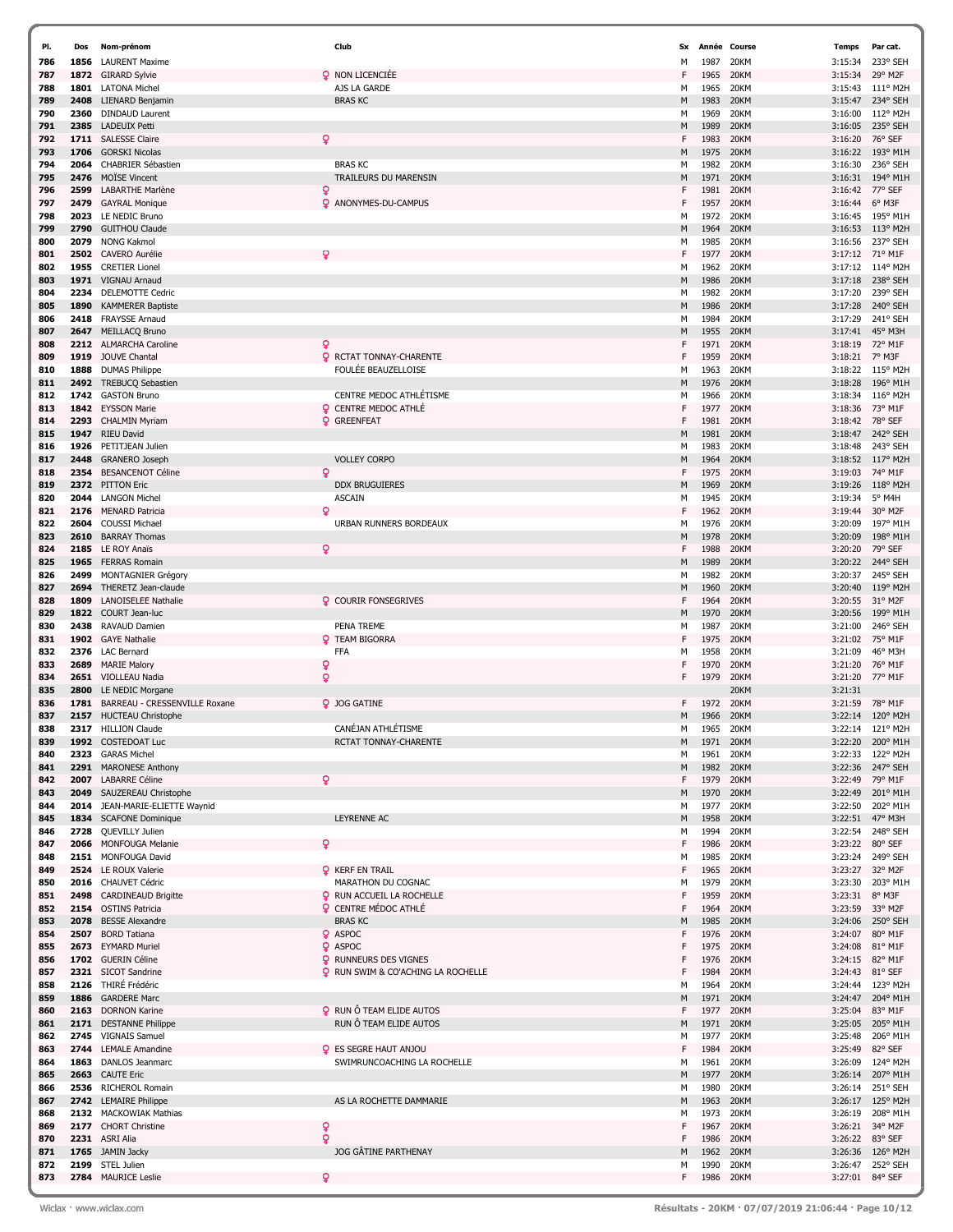| PI.        | Dos  | Nom-prénom                                          |        | Club                                                       | Sx     |              | Année Course | <b>Temps</b>       | Par cat.            |
|------------|------|-----------------------------------------------------|--------|------------------------------------------------------------|--------|--------------|--------------|--------------------|---------------------|
| 874        | 1998 | <b>DELAGE Bernard</b>                               |        |                                                            | м      | 1959         | 20KM         | 3:27:03            | 48° M3H             |
| 875        | 2769 | <b>VAUDRION Luc</b>                                 |        |                                                            | M      | 1995         | 20KM         | 3:27:06            | 253° SEH            |
| 876        |      | 1911 FARGEOT Véronique                              |        | Q FSPN                                                     | F      | 1973         | 20KM         | 3:27:07            | 84° M1F             |
| 877        | 2324 | RAPITEAU Thierry                                    |        | JOGGEUR DU DIMANCHE                                        | М      | 1966         | 20KM         | 3:27:17            | 127° M2H            |
| 878        | 1838 | JOLFRE Dominique                                    |        | <b>Q</b> ARBUS RUNNING                                     | F      | 1956         | 20KM         | 3:27:17            | 9° M3F              |
| 879        | 1860 | <b>CASTILLON Laetitia</b>                           |        | <b>Q</b> ANB                                               | F      | 1987         | 20KM         | 3:27:46            | 85° SEF             |
| 880        | 2281 | <b>VIANA Carene</b>                                 |        | <b>Q</b> BRAS KC                                           | F      | 1982         | 20KM         | 3:28:11            | 86° SEF             |
| 881        | 2153 | <b>OSTINS Bruno</b>                                 |        | <b>CENTRE MÉDOC ATHLÉ</b>                                  | М      | 1962         | 20KM         | 3:28:25            | 128° M2H            |
| 882        |      | 1873 DUFAURE Carine                                 |        | <b>Q</b> CENTRE MEDOC ATHLE                                | F      | 1980         | 20KM         | 3:28:25            | 87° SEF             |
| 883        | 2296 | <b>LALANNE Isabelle</b>                             |        | <b>Q</b> CENTRE MEDOC ATHLE                                | F      | 1977         | 20KM         | 3:28:25            | 85° M1F             |
| 884        | 2618 | <b>GIRON</b> Jeremie                                |        |                                                            | м      | 1993         | 20KM         | 3:28:41            | 254° SEH            |
| 885        | 2450 | <b>LABREGERE Thierry</b>                            |        | CAV                                                        | M      | 1967         | 20KM         | 3:29:03            | 129° M2H            |
| 886        |      | 2182 VINCENT Patrice                                |        | CAV                                                        | М      | 1969         | 20KM         | 3:29:04            | 130° M2H            |
| 887        | 1929 | RIGAUD Dahbia                                       |        | <b>Q</b> COURIR EN NOUVELLE AQUITAINE                      | F      | 1976         | 20KM         | 3:29:07            | 86° M1F             |
| 888        | 2098 | DURAND Véronique                                    |        | <b>Q</b> COURIR EN NOUVELLE AQUITAINE                      | F      | 1961         | 20KM         | 3:29:09            | 35° M2F             |
| 889        | 2333 | DE OLIVEIRA PINTO Esilda                            |        | <b>Q</b> ASGB BORDEAUX                                     |        | 1978         | 20KM         | 3:29:23            | 87° M1F             |
| 890        | 2330 | <b>FERRAND Veronique</b>                            |        | <b>Q</b> ASGB BORDEAUX                                     | F      | 1974         | 20KM         | 3:29:23            | 88° M1F             |
| 891        |      | 2195 PINTO Nelly                                    | Q      |                                                            | F      | 1984         | 20KM         | 3:29:23            | 88° SEF             |
| 892        | 2705 | <b>KUAKUVI Noel</b>                                 |        |                                                            | М      | 1970         | 20KM         | 3:29:23            | 209° M1H            |
| 893        |      | 2805 CHAUVIN Myriam                                 |        |                                                            |        |              | 20KM         | 3:29:26            |                     |
| 894        | 2628 | <b>ROBERT Samuel</b>                                |        | SPIRIDON 16                                                | М      | 1971         | 20KM         | 3:29:28            | 210° M1H            |
| 895        | 2579 | <b>FAYOUX Martine</b>                               | Q      |                                                            | F      | 1949         | 20KM         | 3:29:40            | $1^{\circ}$ M4F     |
| 896        | 1948 | DA CRUZ Manuel                                      |        | <b>POTOKA</b>                                              | м      | 1964         | 20KM         | 3:29:43            | 131° M2H            |
| 897        | 1805 | PIQUEMAL PASTRE Bruno                               |        | <b>POTTOKA</b>                                             | M      | 1968         | 20KM         | 3:29:44            | 132° M2H            |
| 898        | 2149 | SIMONET Christophe                                  |        |                                                            | м      | 1968         | 20KM         | 3:29:44            | 133° M2H            |
| 899        |      | 2091 LESCOMMÈRES Frédéric                           |        |                                                            | M      | 1966         | 20KM         | 3:29:45            | 134° M2H            |
| 900        |      | 2118 BILLON Dominique                               |        |                                                            | м      | 1958         | 20KM         | 3:29:53            | 49° M3H             |
| 901        |      | 2173 LEROY Céline                                   | ó      |                                                            | F      | 1980         | 20KM         | 3:30:00            | 89° SEF             |
| 902        | 2202 | MANISCALCO Loic                                     |        |                                                            | м      | 1979         | 20KM         | 3:30:00            | 211° M1H            |
| 903        | 2445 | VAN POUCKE Gérald                                   |        | CANEJAN ATHLÉTISME                                         | M      | 1972         | 20KM         | 3:30:09            | 212° M1H            |
| 904        | 1949 | DE PASSEMAR Christelle                              |        | <b>Q</b> A2 RUNNING                                        | F      | 1975         | 20KM         | 3:30:39            | 89° M1F             |
| 905        |      | 2455 BERANGER Loïs                                  |        |                                                            | М      | 1978         | 20KM         | 3:30:42            | 213° M1H            |
| 906        | 2749 | <b>LAPEYRE Patricia</b>                             | ò      |                                                            | F      | 1956         | 20KM         | 3:30:48            | $10^{\circ}$ M3F    |
| 907        | 2180 | <b>LARTIGAU Michel</b>                              |        |                                                            | М      | 1947         | 20KM         | 3:31:30            | $6^{\circ}$ M4H     |
| 908        | 2440 | <b>BRY Frederic</b>                                 |        |                                                            | М      | 1972         | 20KM         | 3:32:02            | 214° M1H            |
| 909        |      | 2325 BAGUR Cecile                                   | ò      |                                                            | F      | 1972         | 20KM         | 3:32:09            | 90° M1F             |
| 910        |      | 1732 SERVANT Corinne                                | ò      |                                                            | F      | 1970         | 20KM         | 3:32:09            | 91° M1F             |
| 911        | 2422 | <b>GENEST Laurent</b>                               |        |                                                            | М      | 1970         | 20KM         | 3:32:24            | 215° M1H            |
| 912        |      | 1943 BIENSAN Katell                                 |        | <b>Q</b> A2 RUNNING                                        | F      | 1972         | 20KM         | 3:32:30            | 92° M1F             |
| 913        |      | 2114 FAYOUX Joel                                    |        |                                                            | М      | 1950         | 20KM         | 3:32:37            | 50° M3H             |
| 914        | 2270 | <b>LEDOUX Nicolas</b>                               |        |                                                            | м      | 1978         | 20KM         | 3:32:53            | 216° M1H            |
| 915        | 1767 | <b>MARTINOT-LAGARDE Brice</b>                       |        |                                                            | M      | 1968         | 20KM         | 3:32:56            | 135° M2H            |
| 916        |      | 2356 COCHI Marie                                    | Q      |                                                            | F      | 1977         | 20KM         | 3:33:11            | 93° M1F             |
| 917        |      | 1967 HERTMANNI Sandrine                             | Q      | <b>CAMBLANES RUNNING</b>                                   | F      | 1972         | 20KM         | 3:33:15            | 94° M1F             |
| 918        |      | 2772 OUHABAZ Zohra                                  | Q      |                                                            | F      | 1968         | 20KM         | 3:33:24            | 36° M2F             |
| 919        |      | 1716 DHOMS Benoit                                   |        |                                                            | М      | 1978         | 20KM         | 3:33:29            | 217° M1H            |
| 920        |      | 2082 PIRON Sacha                                    |        |                                                            | м      | 1999         | 20KM         | 3:33:31            | 7° ESH              |
| 921        | 2619 | <b>BERTIN Bleuenn</b>                               |        | <b>Q</b> COURIR EN NOUVELLE AQUITAINE                      | F      | 1992         | 20KM         | 3:33:33            | 90° SEF             |
| 922        | 2720 | DUFLOUX Sylvain                                     |        |                                                            | М<br>F | 1986         | 20KM         | 3:34:05            | 255° SEH            |
| 923<br>924 | 1803 | <b>GIRAUDET Pierrette</b>                           |        | <b>Q</b> LES GALOPINS DES BOIS<br><b>GALOPINS DES BOIS</b> |        | 1955         | 20KM         | 3:34:18            | $11^{\circ}$ M3F    |
| 925        | 1793 | <b>RABALLAND Michel</b><br>2756 BOTELLA Jean pierre |        | <b>SPB</b>                                                 | м<br>M | 1954<br>1953 | 20KM<br>20KM | 3:34:19<br>3:34:37 | 51° M3H<br>52° M3H  |
| 926        |      | 2310 BUÉ Jean                                       |        |                                                            | М      | 1946         | 20KM         | 3:34:41            | 7° M4H              |
| 927        |      | 2562 NICLOT Mireille                                | ó      |                                                            | F      | 1961         | 20KM         | 3:34:43            | 37° M2F             |
| 928        |      | 1914 RAINJONNEAU Véronique                          | Q.     | RCTAT TONNAY-CHARENTE                                      | F      | 1965         | 20KM         | 3:34:48            | 38° M2F             |
| 929        |      | 1772 DESBAS Shirley                                 | Q      |                                                            |        | 1983         | 20KM         | 3:34:53            | 91° SEF             |
| 930        |      | 1749 PETIT Celine                                   | Q      |                                                            | F      | 1976         | 20KM         | 3:34:54            | 95° M1F             |
| 931        |      | 2393 MIAKINEN Jacques                               |        |                                                            | M      | 1972         | 20KM         | 3:34:59            | 218° M1H            |
| 932        |      | 2588 FOUQUES Sylvie                                 | ò      |                                                            | F      | 1967         | 20KM         | 3:35:20            | 39° M2F             |
| 933        |      | 2424 DE STAERKE Nadine danielle                     | ò      |                                                            | F      | 1953         | 20KM         |                    | 3:35:41 12° M3F     |
| 934        |      | 2131 GUIBERT Celine                                 | ö      |                                                            | F      | 1976         | 20KM         | 3:36:22            | 96° M1F             |
| 935        |      | 2718 LANDRET Céline                                 |        | <b>Q</b> AUNISUD TRIATHLON                                 | F      | 1977         | 20KM         | 3:36:25            | 97° M1F             |
| 936        |      | 1916 BANDIN Nicolas                                 |        | RCTAT TONNAY-CHARENTE                                      | м      | 1980         | 20KM         | 3:36:26            | 256° SEH            |
| 937        |      | 1923 PINEAU Sonia                                   |        | <b>Q</b> RCTAT TONNAY-CHARENTE                             | F      | 1980         | 20KM         | 3:36:26            | 92° SEF             |
| 938        |      | 1921 BANDIN Aurélie                                 | Q.     | RCTAT TONNAY-CHARENTE                                      | F      | 1981         | 20KM         |                    | 3:36:26 93° SEF     |
| 939        |      | 2460 PINEAU Sophie                                  | ò      |                                                            | F      | 1979         | 20KM         | 3:36:26            | 98° M1F             |
| 940        |      | 1915 PINEAU Sandra                                  |        | <b>Q</b> RCTAT TONNAY-CHARENTE                             | F      | 1983         | 20KM         | 3:36:27            | 94° SEF             |
| 941        |      | 1847 LAVERGNE Pascal                                |        |                                                            | M      | 1971         | 20KM         |                    | 3:36:27 219° M1H    |
| 942        |      | 2087 RIPOCHAUD Stecy                                | ö      |                                                            | F      | 1998         | 20KM         | 3:36:29            | 2° ESF              |
| 943        |      | 2113 RIPOCHAUD Alexandre                            |        |                                                            | M      | 1973         | 20KM         | 3:36:29            | 220° M1H            |
| 944        |      | 1816 BARDET Laurent                                 |        |                                                            | м      | 1968         | 20KM         | 3:37:06            | 136° M2H            |
| 945        |      | 1725 NEYRINCK Rui                                   |        |                                                            | М      | 1967         | 20KM         | 3:37:07            | 137° M2H            |
| 946        |      | 1912 DESBORDES Jean-louis                           |        | RCTAT TONNAY-CHARENTE                                      | м      | 1955         | 20KM         | 3:37:13            | 53° M3H             |
| 947        |      | 2386 KOSKA Melanie                                  | Q      |                                                            | F      | 1976         | 20KM         | 3:37:42            | 99° M1F             |
| 948        |      | 2389 LABEZON Olivier                                |        |                                                            | м      | 1973         | 20KM         |                    | 3:37:44 221° M1H    |
| 949        |      | 2760 DELON Bruno                                    |        | PAC                                                        | М      | 1964         | 20KM         | 3:38:06            | 138° M2H            |
| 950        |      | 2759 IRIBARREN Denis                                |        | PAC                                                        | М      | 1964         | 20KM         | 3:38:07            | 139° M2H            |
| 951        |      | 2159 FAURIE-GREPON Sonia                            | ۰      | RUN Ô TEAM ELIDE AUTOS                                     | F      | 1982         | 20KM         | 3:38:09            | 95° SEF             |
| 952        |      | 2166 FAURIE-GREPON Thomas                           |        | RUN Ô TEAM ELIDE AUTOS                                     | М<br>F | 1984         | 20KM         | 3:38:11            | 257° SEH            |
| 953        |      | 2662 MULOT Laure                                    | ç      |                                                            | F      | 1987         | 20KM         | 3:38:39            | 96° SEF             |
| 954        |      | 2638 TINTANE Clémentine                             | Q      |                                                            |        | 1998         | 20KM         | 3:38:47            | 3° ESF              |
| 955<br>956 |      | 2738 JEROME Isabelle                                | ò<br>ò |                                                            | F<br>F | 1974<br>1994 | 20KM         | 3:38:48            | 100° M1F<br>97° SEF |
| 957        |      | 2741 ROUAULT Pauline<br>2737 HURTALER Sylvain       |        |                                                            | М      | 1981         | 20KM<br>20KM | 3:38:49            | 3:38:49 258° SEH    |
| 958        |      | 2056 PHILIP Christian                               |        |                                                            | М      | 1947         | 20KM         | 3:39:57            | 8° M4H              |
| 959        |      | 2090 LARROQUE Geraldine                             | ò      |                                                            | F      | 1971         | 20KM         | 3:40:05            | 101° M1F            |
| 960        |      | 2047 SOUPART Carole                                 | ò      |                                                            | F      | 1977         | 20KM         |                    | 3:40:55 102° M1F    |
| 961        |      | 1994 COURSIMAULT Ralph                              |        |                                                            | М      | 1975         | 20KM         |                    | 3:40:55 222° M1H    |
|            |      |                                                     |        |                                                            |        |              |              |                    |                     |

í